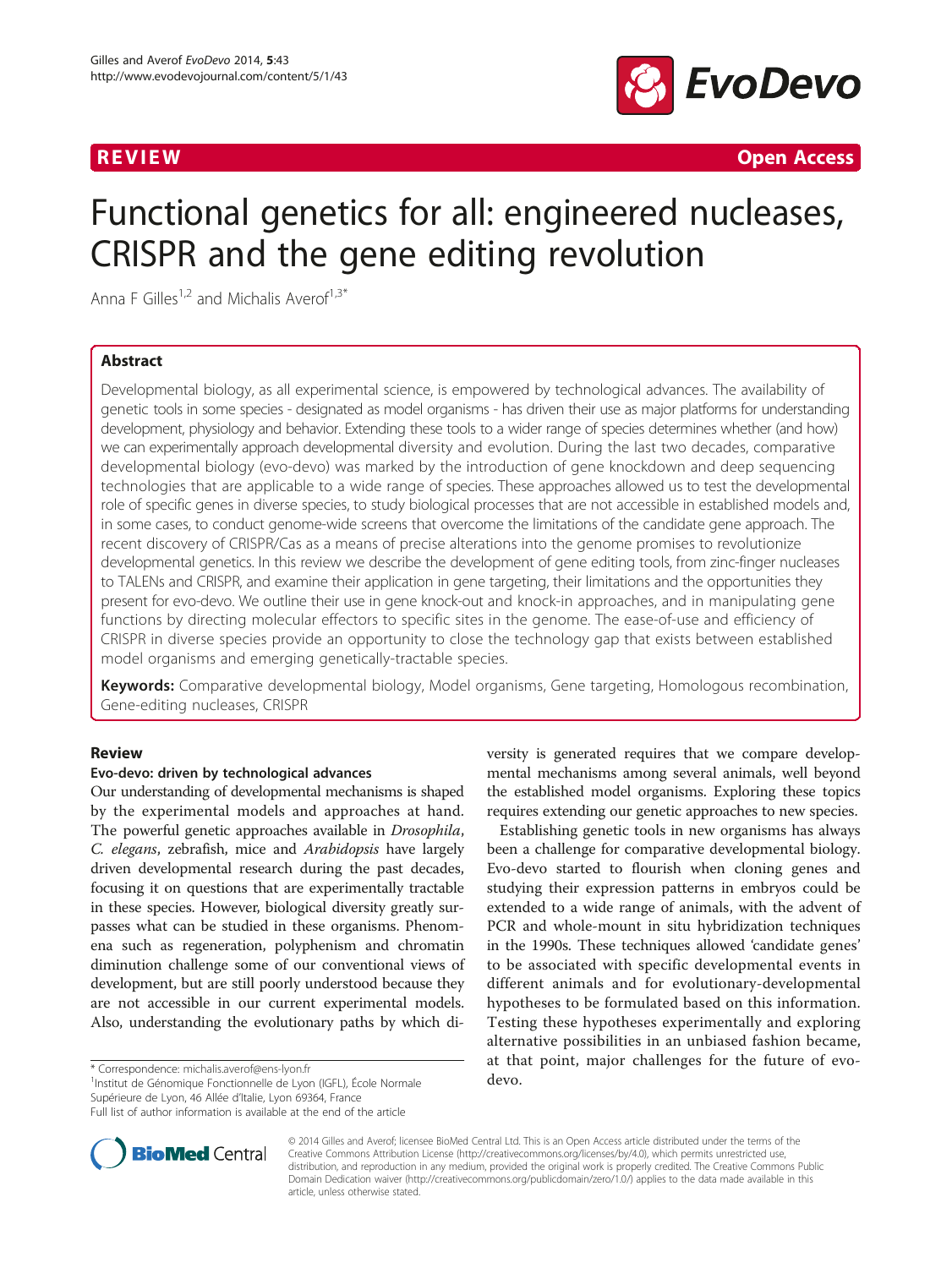Two important steps toward meeting those challenges were made since the late 1990s: the establishment of gene knockdown approaches based on RNAi and other antisense methods (see below) and the invention of low-cost deep sequencing technologies, which opened the door to unbiased genome-wide studies. Both methods could be applied to a wide range of species. We will focus here on functional genetics approaches.

The first important advance in this direction was made with the discovery of RNA interference (RNAi), a mechanism that uses small RNAs (processed from larger double-stranded precursors) to recognize and degrade specific RNA targets [\[1](#page-9-0)-[4\]](#page-9-0). RNAi is a natural mechanism that evolved in eukaryotes to protect the genome against invading viruses and transposons [[4\]](#page-9-0). This defense mechanism can be redirected to target specific mRNAs of interest by providing double-stranded RNA matching the target sequence. Since the RNAi machinery is found naturally in most eukaryotes, RNAi-mediated gene knockdown has turned out to be widely applicable. This approach has also been complemented by other antisense methods that target RNA using different types of oligonucleotides (morpholinos, antagomirs, LNAs and others [\[5](#page-9-0)-[8](#page-9-0)]). Together, these antisense approaches have given us the opportunity to knock down gene functions at the RNA level in a wide range of animals, including cnidarians, arthropods, nematodes, planarians, annelids, echinoderms, tunicates and vertebrates (for example, [[1,3](#page-9-0),[9-13\]](#page-9-0)). RNAi-based screens in new experimental models have allowed us to study biological problems that were genetically intractable in the past, such as tissue homeostasis and regeneration in planarians [[14](#page-9-0)] or particular aspects of insect physiology and development in beetles ([http://ibeetle.uni-goettingen.de/\)](http://ibeetle.uni-goettingen.de/).

The flurry of RNAi and other antisense studies carried out at the turn of the century revealed the power of these approaches, but also their limitations. Besides technical limitations relating to delivery, toxicity and off-target effects, for which solutions and appropriate controls can often be found [[15](#page-9-0)-[17\]](#page-9-0), there are intrinsic limitations in the type of genetic manipulation that can be carried out: interference with gene function is usually transient, unlocalized, and primarily targets mRNA. Antisense approaches do not usually allow us to achieve complete loss of gene function, to perform stable genetic modification, to pursue gain-of-function and conditional approaches, or to study cis-regulatory elements.

In some organisms, these knockdown approaches have been complemented by transgenesis [\[18](#page-9-0)-[24](#page-9-0)], which gives access to stable genetic modification and gain-of-function experiments via gene mis-expression. Transgenesis also enables the use of reporter constructs to study *cis-regula*tory elements and to generate tools for live imaging, as well as opportunities to generate mosaic animals, where

clones of cells can be marked, genetically modified and compared to wild-type cells in the same individual [[25](#page-9-0)]. The power of the transgenic approach in new experimental models can be seen, for example, in cell labeling and tracing experiments carried out to study regenerative progenitor cells in crustaceans and axolotls [[26,27](#page-9-0)]. The development of transgenesis requires a significant investment of time and effort, so this approach is still limited to few species.

Among the functional approaches that are applicable to a wide range of species, we can also count pharmacological treatments, which rely on the use of small molecule effectors to interfere with specific regulatory pathways [[28\]](#page-9-0).

Together, these technological advances allowed evodevo to advance from descriptive cross-species comparisons (in the 1990s) to comparisons of gene function within a decade. In spite of this progress, most systems are still lagging far behind standard models in terms of experimental power and precision. The arrival of efficient and widely applicable gene editing approaches is set to narrow that gap, revolutionizing genetic approaches both in established models and in emerging experimental species.

# Gene targeting approaches

The ability to modify a chosen sequence in its native locus offers great advantages over conventional transgenesis and RNAi-mediated knockdown, both in terms of versatility and precision. It enables us to manipulate both coding sequences and cis-regulatory elements, to perform gain- and loss-of-function experiments, and to generate reporters and sensors that accurately reflect endogenous gene expression and function. Manipulating a gene in its native context is also a more precise approach because it allows us to study gene variants within their native *cis-regulatory* environment, where they are expressed in biologically meaningful levels and patterns.

Conventional gene targeting has exploited the natural ability of cells to recombine DNA fragments that bear homologous sequences, copying genetic changes from an engineered template sequence to a homologous site in the genome. In practice this often involves integrating an exogenous sequence, including appropriate markers, into the locus of interest. The efficiency of this process is low, in the order of 1 in  $10^3$ - $10^7$  cells receiving the template DNA, and it occurs among a high background of non-homologous integration events [[29,30](#page-9-0)]. For this reason, conventional gene targeting is workable only in systems where we are able to screen very large numbers of transfected cells and select the rare targeting events, for example, in cultured mammalian cells and in yeast [\[29,31](#page-9-0)-[33](#page-9-0)].

The efficiency of gene targeting, however, is strongly enhanced (100 to 10,000-fold) when the targeted locus is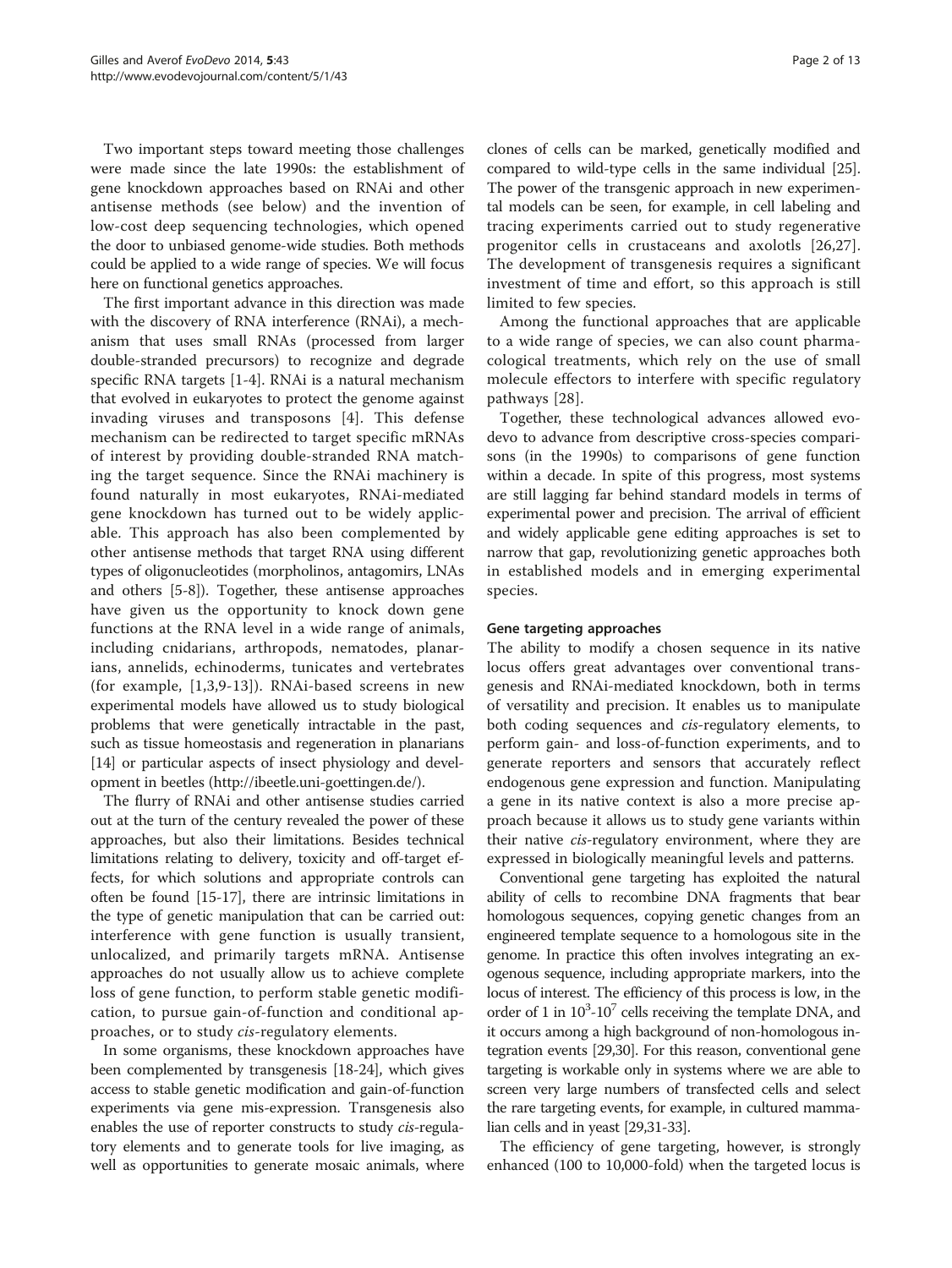<span id="page-2-0"></span>disrupted by a double-strand DNA break [\[34-38](#page-9-0)]. For example, double-strand breaks produced by the excision of transposable elements are known to induce homologous recombination around the site of excision [\[39,40](#page-9-0)]. Thus, to improve the efficiency and specificity of gene targeting, much attention has focused on directing double-strand breaks to unique DNA sequences in the genome.

Double-strand breaks can elicit two types of molecular repair mechanism at the site of damage: non-homologous end joining (NHEJ) in which the broken ends are religated to each other, or homology-directed repair (HDR) in which the break is repaired using a homologous DNA sequence as template (see [\[41](#page-9-0)]). NHEJ and HDR have different consequences, which are both relevant for gene editing. NHEJ is the predominant repair mechanism, but it is error-prone, resulting in the introduction of small insertions or deletions (indels) at the site of the break. Thus, NHEJ provides an efficient way to disrupt gene function (knock-out). In contrast, HDR is based on precise copying of the template and can serve to insert specific changes that have been engineered in the repair template (homology-dependent knock-in). NHEJ can also be used to ligate the broken ends to an exogenous linear DNA fragment, in the absence of sequence homology (homology-independent knock-in) [[42-](#page-9-0)[45\]](#page-10-0). NHEJ and HDR are almost ubiquitous in living organisms, so these targeting approaches (summarized in Figure 1) could in principle be applied in any species of interest.

One of the first approaches for generating doublestrand breaks at specific sites in the genome exploited natural sequence-specific endonucleases with long recognition sequences. These so-called 'meganucleases' recognize sequences that are typically 15 to 30 nucleotides long, providing sufficient specificity to target unique sequences in eukaryotic genomes. Meganucleases have been successfully used in gene targeting [\[35,36](#page-9-0)], but engineering these proteins to target new sequences has proven to be a major challenge [\[53](#page-10-0)]. Another approach has relied on artificial triple-helix-forming oligonucleotides [\[54,55\]](#page-10-0), but the scope of this approach is also limited because triple-helix formation is only possible with some sequences. Endonucleases with customizable sequence specificities have been a dream of gene targeting since the 1990s.

# Modular gene editing nucleases: zinc-finger nucleases and TALENs

A major breakthrough came with the realization that modular DNA recognition domains could be exploited combinatorially to generate nucleases targeting a wide range of sequences [[56\]](#page-10-0). The zinc-finger domain, which typically recognizes 3-nucleotide motifs on DNA, was the first to be exploited in this way. Artificial enzymes,



called zinc-finger nucleases (ZFNs), were engineered by joining several zinc-finger domains - recognizing adjacent trinucleotide motifs - to the catalytic domain of the endonuclease FokI (reviewed in [\[57\]](#page-10-0)). Sequence-specificity was further increased by engineering ZFNs in a way that requires their heterodimerization through the FokI domain for efficient cleavage [\[58\]](#page-10-0). Thus, targeting an 18-nucleotide target site could (in principle) be achieved by a ZFN pair carrying 6 zinc-finger domains with the appropriate sequence specificities. To date, ZFNs have been used to target many genes in diverse organisms, exploiting both NHEJ-mediated knock-out and HDRmediated knock-in approaches [\[57](#page-10-0)].

Despite their success in demonstrating the power of the modular approach, ZFNs suffer two major drawbacks that have limited their use. First, not all sequences can be targeted by ZFNs, because zinc-finger modules are not yet available for all possible nucleotide triplets (for example, [[59\]](#page-10-0)). Second, the sequence specificity of individual zinc-finger domains cannot always be precisely defined, and may be influenced by neighboring domains in the protein [[60,61\]](#page-10-0). This context dependence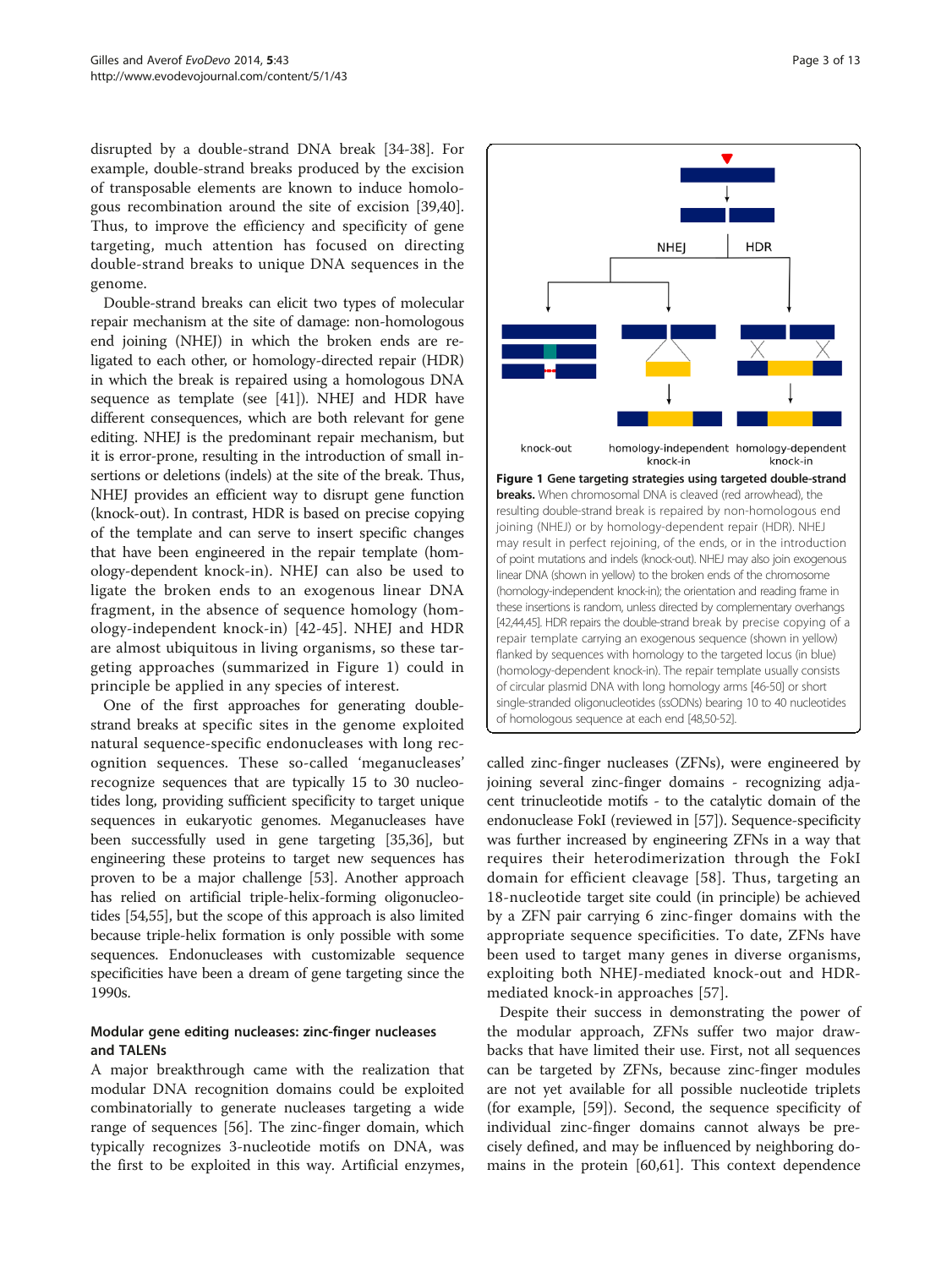means that ZFN specificity is not easy to predict, leading to failures in targeting [[62](#page-10-0)] and the need for costly design and testing.

The modular approach was taken a step further with the discovery of the TAL effector (TALE) DNA-binding modules of Xanthomonas bacteria, and their simple DNA recognition code [[63,64\]](#page-10-0). TAL proteins are transcription factors with a modular DNA-binding region that consists of multiple tandem repeats. Each of these repeats is a small DNA binding domain capable of recognizing a single nucleotide; two amino acid residues within each repeat determine its specificity for A, G, C or T, and this specificity is not significantly influenced by neighboring domains [[65\]](#page-10-0). Thus, using the same combinatorial logic that was applied to ZFNs, TAL effector nuclease (TALEN) heterodimers with pre-defined sequence specificities can be generated by assembling multiple TAL repeats - one per nucleotide of the target site - linked to the catalytic domain of FokI [\[66-68](#page-10-0)]. Thus, a 24-nucleotide sequence can be targeted by generating a TALEN heterodimer, where each monomer consists of an array of 12 TAL repeats fused to FokI.

TALENs offer three great advantages over ZFNs. First, the modularity of the TAL domains and the simplicity of their DNA recognition code mean that virtually any sequence can be targeted by TALENs. Second, the specificity of TAL domains does not appear to be as context-dependent as that of zinc fingers, which results in more accurate predictions of target specificity and a higher targeting success rate. Third, gene targeting experiments in diverse species reveal that TALENs are very efficient, yielding targeting efficiencies as high as 30 to 100% for NHEJ-mediated knock-outs and 1 to 10% for HDR-mediated knock-ins (measured as the fraction of injected individuals giving rise to progeny carrying a targeted allele). High targeting rates have been achieved in a wide range of organisms, including insects, nematodes, annelids, tunicates, vertebrates and diverse plants [\[69](#page-10-0)-[76](#page-10-0)].

The fact that each TAL domain targets a single nucleotide means that long TAL arrays need to be assembled in order to target unique sequences in a eukaryotic genome. Ingenious protocols have been developed for this purpose [\[77-79](#page-10-0)], bringing TALEN technology within the reach of every competent molecular biology lab.

# Simple and efficient gene editing using the RNA-guided nuclease CRISPR/Cas9

The last two years have seen the development of a new approach to build endonucleases with customized sequence specificities, which has revolutionized gene editing by its simplicity and efficiency. The approach is borrowed from a highly efficient immune mechanism of bacteria and archaea, which employs RNA-guided endonucleases to specifically target and degrade viral DNA [[80-82\]](#page-10-0) (reviewed in [\[83](#page-10-0)]).

The genomes of many prokaryotes possess hypervariable loci, termed clustered regularly interspaced short palindromic repeats (CRISPR), which incorporate short sequences from invading viruses and express them in the form of CRISPR-derived RNAs (crRNAs). These small RNAs associate with specific CRISPR-associated (Cas) proteins to form an active CRISPR/Cas endonuclease complex, whose specificity is determined by simple base complementarity between crRNA and the target viral DNA. Immunity to a viral infection is determined by the presence of corresponding viral sequences in CRISPR loci [\[80,84,85\]](#page-10-0). The CRISPR mechanism bears some striking analogies with eukaryotic RNAi and piRNA-mediated defense mechanisms<sup>a</sup> [[83,86\]](#page-10-0).

In a ground-breaking study published in 2012, Jinek and colleagues demonstrated that this nucleotide-based recognition mechanism could provide a straightforward approach for generating customizable nucleases for gene targeting [[87\]](#page-11-0). They used the CRISPR system of Streptococcus pyogenes, which involves a single Cas protein (Cas9) and two RNAs (crRNA and trans-acting antisense RNA, also known as tracRNA) to build an active CRISPR/Cas endonuclease complex. Jinek et al. showed that it is possible to combine these two RNAs into a single chimeric guide RNA (known as gRNA or sgRNA) that can efficiently direct Cas9 activity to specific DNA targets in vitro (Figure [2](#page-4-0)). The guide RNA has a region of 20 nucleotides at its 5′ end, which binds the target DNA and determines specificity; any 20-nucleotide sequence  $(N_{20})$ can be placed at that site<sup>b</sup>. The 3' region of the guide RNA, corresponding to the bacterial tracRNA, is an invariable sequence that is required to form a complex with Cas9.

Target recognition also depends on additional interactions between Cas9 and the target DNA, which require the presence of a specific sequence motif, the 'protospacer adjacent motif' (PAM), immediately downstream of the 20-nucleotide sequence targeted by the guide RNA. The PAM sequence does not have a counterpart on the guide RNA (Figure [2\)](#page-4-0). Streptococcus pyogenes CRISPR/ Cas9 requires a PAM that is NGG; it can thus target any sequence that matches the motif  $N_{20}NGG$ . Once a target is bound, two separate nuclease domains of Cas9 are involved in cleaving each strand of the target DNA. Cleavage occurs within the guide RNA target region, usually three nucleotides upstream of the PAM [\[81,82,](#page-10-0)[87\]](#page-11-0).

Within less than two years since the first demonstration of CRISPR-mediated gene editing [[89-93](#page-11-0)], there has been an explosion of reports describing the application of CRISPR in diverse animal and plant species (reviewed in [\[94](#page-11-0)]). The approaches to generate knock-outs and knock-ins are similar to those previously described for ZFNs and TALENs, relying on the endonuclease to generate a double-strand break at the targeted locus and on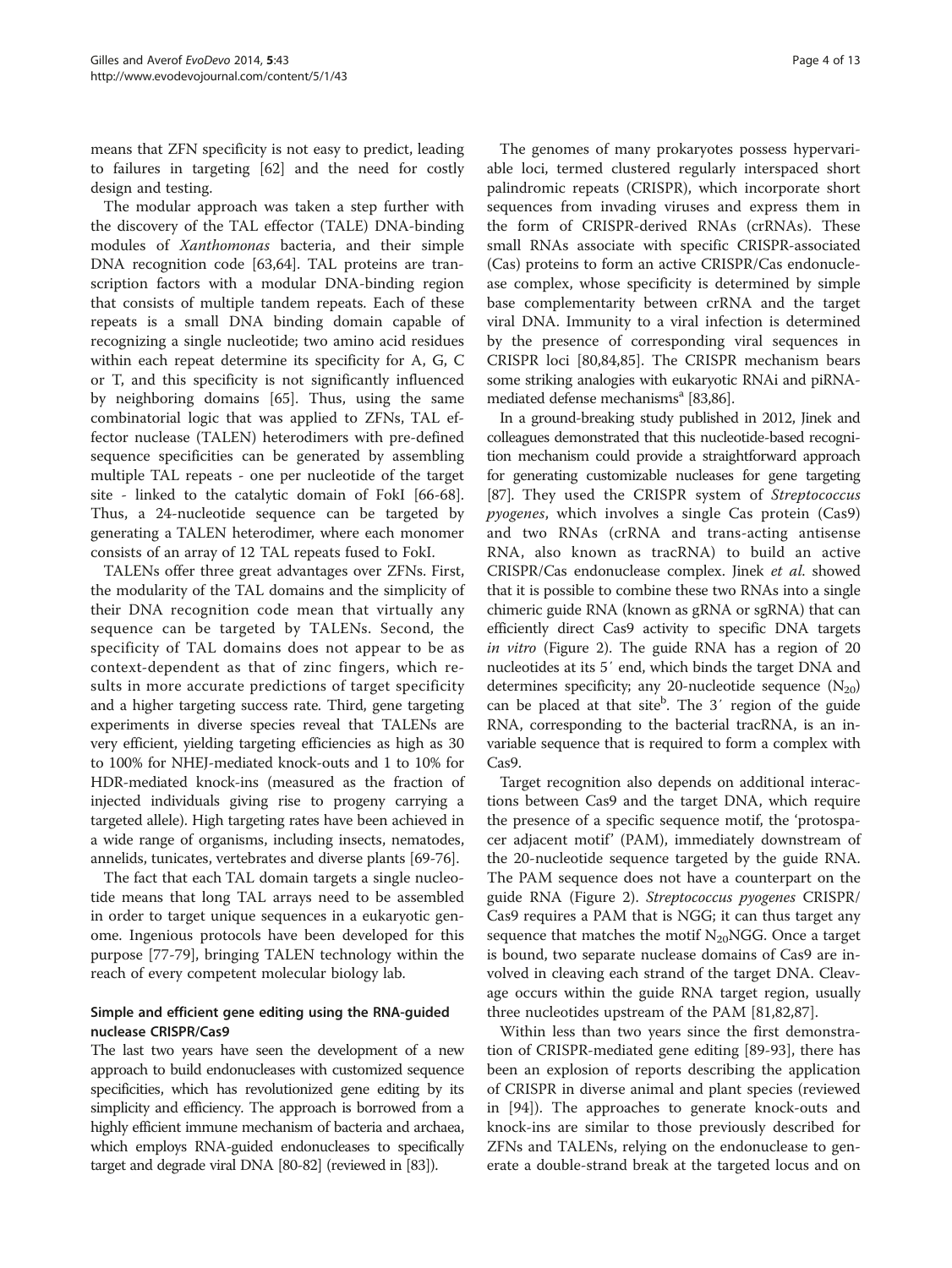

<span id="page-4-0"></span>

Figure 2 CRISPR/Cas9 interacting with target DNA. The CRISPR/Cas9 complex of Streptococcus pyogenes consists of the Cas9 protein (in gray) and a guide RNA that is a chimera of natural crRNA and tracRNA (in orange). The targeting sequence at the 5′end of the guide RNA base-pairs with complementary sequences on the target DNA (in blue); the targeting sequence is 20 nucleotides long, but may be shortened to increase specificity [[88](#page-11-0)] (the addition of 1 to 2 unpaired nucleotides at the 5′ end is also tolerated [\[51](#page-10-0),[88](#page-11-0)]). The presence of a PAM (protospacer adjacent motif, NGG for Streptococcus pyogenes), located immediately downstream of the 20-nucleotide sequence targeted by the guide RNA, is also essential for target recognition and cleavage. The PAM sequence does not have a counterpart on the guide RNA. Following recognition of the PAM and base-pairing between the guide RNA and the target, Cas9 cleaves each of the target DNA strands a few nucleotides upstream of the PAM (red arrowheads). Each strand is cleaved by a different nuclease domain present in Cas9 (HNH and RuvC domains). These domains have been mutated independently to generate Cas9 nickases [[82,](#page-10-0)[87\]](#page-11-0).

the cell's imprecise or template-directed mechanisms of repairing that break (Figure [1](#page-2-0)). However, compared to ZFNs and TALENs, CRISPR has radically improved the accessibility of gene targeting due to its straightforward approach for customizing sequence specificity, via targetspecific guide RNAs. Its targeting efficiencies are comparable with the best efficiencies achieved using TALENs in a wide range of animals and plants (for example,

Table 1 Comparison of ZFN, TALEN and CRISPR approaches

[[46,51,](#page-10-0)[95,96](#page-11-0)]), including organisms where gene targeting is not yet widely available, such as silkmoths, axolotls, Xenopus and monkeys [[97](#page-11-0)-[100](#page-11-0)]. Moreover, while TALEN activity is inhibited by DNA methylation [[101](#page-11-0)], CRISPR activity does not appear to be so [\[102](#page-11-0)]. Table 1 summarizes the relative benefits and drawbacks of ZFNs, TALENs and CRISPR.

# CRISPR delivery and target range

Different approaches have been used to deliver geneediting nucleases into target cells, including microinjection and transfection. CRISPR systems require the delivery of Cas9 together with guide RNA. Cas9 may be expressed from a helper plasmid carrying the coding sequence of Cas9 (fused with a nuclear localization signal and sometimes 'codon-optimized') under the control of an appropriate promoter. Alternatively, if a promoter is unavailable, Cas9 can be provided in the form of in vitro transcribed capped mRNA or as purified recombinant protein [\[104](#page-11-0),[105\]](#page-11-0). In established models, such as Drosophila, transgenic strains have been generated that express Cas9 in the germ line [[47,48](#page-10-0),[96\]](#page-11-0).

Delivery of the guide RNA is more constrained because in vitro transcription or plasmid-derived expression impose some limitations on the sequence of the RNA and may, therefore, influence the range of potential targets. In vitro transcription of RNA is usually carried out using the RNA polymerase of bacteriophages T7, T3 or SP6, which generate transcripts that start with GG (T3 or T7 RNA polymerase) or GA (SP6 polymerase) [[106\]](#page-11-0). The alternative to *in vitro* synthesis is to express the guide RNA from a plasmid or transgene in vivo. Small RNAs are conventionally expressed using RNA polymerase III promoters, because they often require precisely defined initiation and termination sites and should not enter the mRNA processing pathway. Thus, guide RNAs are usually expressed via the U6 snRNA

|                                                 | <b>ZFN</b>                                               | TALEN                                            | <b>CRISPR</b>                                         |
|-------------------------------------------------|----------------------------------------------------------|--------------------------------------------------|-------------------------------------------------------|
| Mode of action                                  | DNA break targeted by protein-DNA<br>recognition         | DNA break targeted by<br>protein-DNA recognition | DNA break targeted by RNA-DNA<br>base complementarity |
| Nuclease design and<br>assembly                 | Difficult (commercial services expensive)                | Feasible in most labs but<br>labor intensive     | Easy (see Table 2)                                    |
| Success rate of nuclease<br>design <sup>a</sup> | Low                                                      | High                                             | High                                                  |
| <b>Targeting efficiency</b>                     | Variable                                                 | High with most nucleases                         | High with most guide RNAs                             |
| Target range                                    | Limited by range and context-dependence<br>of ZF modules | Unlimited                                        | Limited by PAM sequence<br>(potentially unlimited)    |
| Potential off-target effects                    | Yes                                                      | Yes                                              | Yes                                                   |
| <b>Sensitivity to DNA</b><br>methylation        | Not known                                                | Sensitive to CpG methylation                     | Not sensitive to CpG methylation                      |
| High throughput targeting                       | No.                                                      | Limited                                          | Yes                                                   |

asee [\[71](#page-10-0),[103](#page-11-0)]. PAM, protospacer adjacent motif; TALEN, TAL effector nuclease; ZFN, zinc-finger nuclease.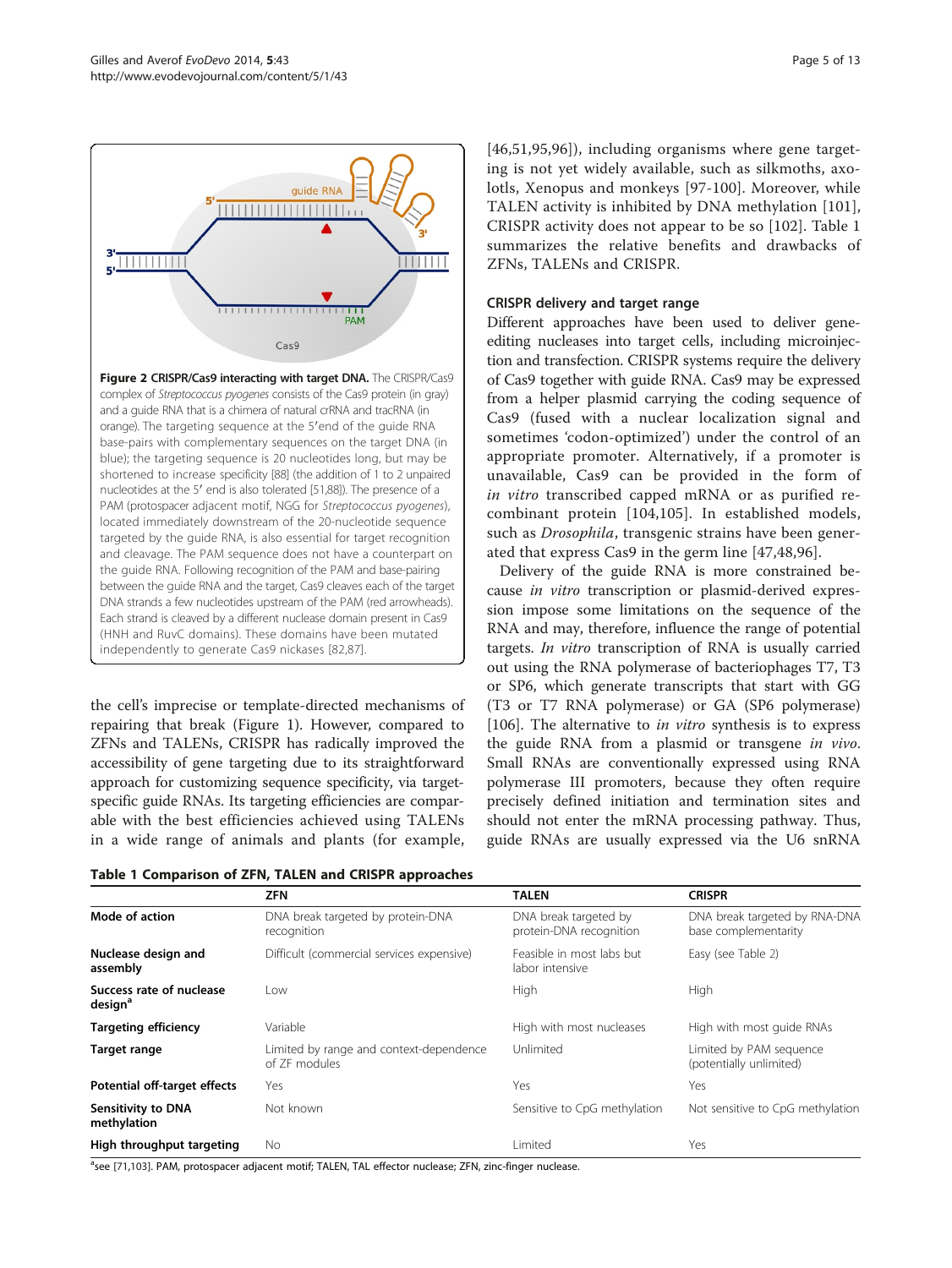promoter [[46](#page-10-0)[,89](#page-11-0)-[91,107\]](#page-11-0); U6 promoters generate transcripts that start with a G.

In principle, these sequence constraints dictate that, using Streptococcus pyogenes Cas9 (with NGG as a PAM), we can optimally target sequences that contain  $GGN_{18}NGG$  or  $GAN_{18}NGG$  motifs using in vitro transcribed guide RNAs and  $GN_{19}NGG$  using the U6 promoter to drive guide RNA expression. In practice, however, it seems that mismatches at the 5′ end of the guide RNA are well tolerated, giving acceptable levels of gene targeting [\[51](#page-10-0)[,88\]](#page-11-0). Moreover, alternative guide RNA expression strategies are emerging, which overcome the constraints imposed by the U6 promoter [\[108-110](#page-11-0)]. Thus, the PAM sequence may be the only stringent limitation to CRISPR's target range.

PAM recognition seems to play a key role in CRISPR target recognition [[111\]](#page-11-0), so the requirement for a PAM in the target sequence is likely to remain. The sequence constraints imposed by the PAM may be overcome by exploiting the natural diversity of CRISPR systems [[112](#page-11-0)-[114\]](#page-11-0), or by rational design and artificial selection of Cas9 variants that recognize different PAM sequences.

# Off-target effects

Whether using ZFNs, TALENs or CRISPR, targeting a chosen, unique sequence in the genome may be accompanied by unintended cleavage at other loci. Several studies have investigated the specificity and potential off-targets of CRISPR [[89,102,115-121\]](#page-11-0), focusing on the stringency of base-pairing between the guide RNA and the target. These studies have established that mismatches are tolerated, especially at the 5′ end of the guide RNA, but that there are no simple rules predicting the likelihood of mis-targeting based on the number and position of mismatches. In some cases, even sequences with multiple mismatches to the guide RNA were targeted efficiently [\[116](#page-11-0)]. In one study, targeting specificity deteriorated when high concentrations of CRISPR/Cas9 were used [[118](#page-11-0)].

A recent study has also highlighted the role played by the PAM sequence as CRISPR/Cas9 interrogates complex DNA sequences to identify target sites [[111\]](#page-11-0). The study shows that the CRISPR/Cas9 complex first identifies potential targets based on the PAM sequence, and then interrogates these for sequence complementarity with the guide RNA. The complex does not appear to interact with sequences that match the guide RNA targeting motif  $(N_{20})$  but have no adjacent PAM. These observations suggest that off-targets will generally not include sequences that are lacking the PAM. In species where the genome sequence is known, computational tools are now routinely used to select guide RNAs and to evaluate potential off-targeting based on sequence similarity and on the presence of a PAM (see Online Resources for CRISPR in Table [2](#page-6-0)).

A number of approaches can be taken to confront the off-target problem and to mitigate its effects. First, it is often possible to control for unspecific effects through appropriate experimental design. A strategy commonly employed in RNAi studies is to examine whether consistent phenotypes are obtained by targeting different parts of a gene, using non-overlapping double-stranded RNA fragments or siRNAs [[17](#page-9-0)]. The same strategy can be easily applied in most cases of gene targeting by CRISPR, by using different guide RNAs. Guide RNAs targeting different sequences are very unlikely to share the same off-target effects. Notably, heteroallelic combinations of knock-outs generated using different guide RNAs are likely to complement off-target mutations and to give highly specific knock-out phenotypes.

Strategies for improving the specificity of CRISPR are also beginning to emerge, exploiting the combined action of pairs of CRISPR nucleases, or methods that increase the specificity of individual nucleases. The first approach relies on mutants of Cas9, known as nickases, that cleave only one of the two DNA strands. Using such mutants, a double strand break can be generated by targeting a pair of closely linked single-strand breaks (nicks) on opposite DNA strands. The requirement that these nicks coincide drastically improves targeting specificity compared to that of single CRISPR nucleases [\[44,](#page-9-0)[117,119,124](#page-11-0)]. A variant of this approach combines the CRISPR/Cas9 DNA binding activity with the FokI endonuclease, whose dimerization requirements ensure that no nicking occurs at off-target sites [\[109,125\]](#page-11-0). For efficient cleavage, these 'paired nickase' approaches require that adjacent target sites, offset by up to 30 nucleotides, can be found on opposite DNA strands.

A second approach to increase the specificity of targeting by CRISPR relies on the observation that short recognition sequences are less forgiving in terms of allowed mismatches between the guide RNA and its targets [[88](#page-11-0)] (similar observations on specificity and target size have been made with TALENs, [[65](#page-10-0)]). Thus, guide RNAs with targeting sequences of 17 to 19 nucleotides show high targeting efficiencies and much reduced off-target effects compared to ones with canonical 20-nucleotide targeting sequences [\[88](#page-11-0)].

Ultimately, it may also be possible to improve the stringency of CRISPR target recognition by selecting or engineering Cas9 nucleases that are intrinsically less promiscuous.

# Opportunities for evo-devo and future challenges

CRISPR-mediated gene targeting opens a wide range of opportunities, both in established model organisms and in newly emerging ones. A quick guide for applying CRISPR in new species is given in Table [2.](#page-6-0)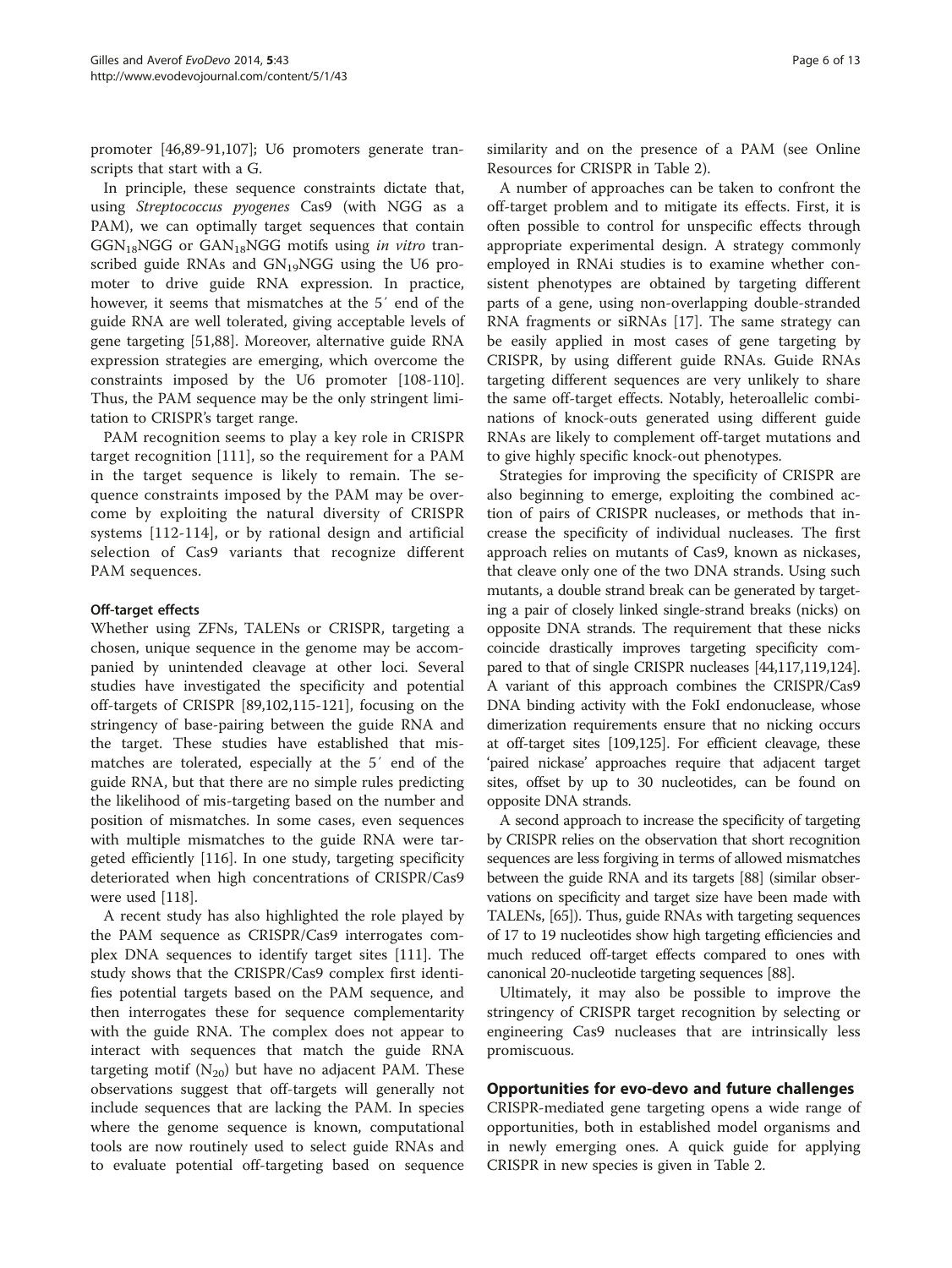# <span id="page-6-0"></span>Table 2 A quick guide to CRISPR for beginners<sup>a</sup>

1. Prerequisites

- Delivery method, reaching the germline or other cells of interest: microinjection, transfection, electroporation
- Genomic sequence of target genes
- Robust phenotypic assays to determine the effect of gene targeting

#### 2. Experimental strategy

• Decide on the targeting approach (knock-in or knock-out), depending on whether you want to disrupt gene function, engineer a specific mutation, generate a reporter, etcetera.

• When testing CRISPR for the first time, choose a simple knock-out approach, selecting targets that produce phenotypes that are easy to score, such as pigmentation genes or a GFP transgene [\[70,](#page-10-0)[98,122](#page-11-0)], or genes with a known, robust and specific phenotype.

#### For knock-ins

• To knock-in large constructs, use HDR templates in which the knock-in construct is flanked by homology arms - typically >1 kb in length - matching the sequences on either side of the double-strand break [\[46-49](#page-10-0)]; shorter homology arms give lower efficiencies [\[50\]](#page-10-0). Provide the template as a circular plasmid.

• To introduce small changes, use synthetic single-stranded oligos (ssODNs) bearing 10 to 40 nucleotides of homologous sequence at each end as templates for HDR [\[48,50-52\]](#page-10-0).

• The sequence targeted by CRISPR should be mutated in the repair template to protect the template and targeted alleles from cleavage.

• Alternatively, a homology-independent knock-in approach (see Figure [1](#page-2-0)) may be used to knock-in large DNA fragments [[42,](#page-9-0)[45\]](#page-10-0) or short double-stranded oligos (dsODNs) [[44](#page-9-0)]. Using this approach, the insertion may be imprecise [[45\]](#page-10-0) or directed by complementary overhangs [[42,44](#page-9-0)].

• Select an approach that will minimize lethality due to NHEJ-mediated indels in somatic tissues, for example, by restricting CRISPR/Cas activity to the germline [\[48](#page-10-0)[,123\]](#page-11-0), targeting constructs to introns, or adopting a strategy that improves the relative efficiency of knock-ins [[42,](#page-9-0)[45,50\]](#page-10-0).

# 3. Design of guide RNAs - finding target sequences

• Use the most reliable genomic sequence available for the target gene. Consider that the targeted site may bear nucleotide polymorphisms; if this is likely to be an issue, obtain sequences from the strain used for gene targeting and/or test multiple guide RNAs.

• Use online software to search for potential target sites (see Online Resources for CRISPR, below). The software search a given sequence for sites with a suitable PAM motif (NGG for S. pyogenes Cas9) and additional sequence constraints depending on the mode of quide RNA production (GGN<sub>18</sub>NGG for in vitro T7-synthesis of guide RNAs, GN<sub>19</sub>NGG for U6-mediated expression). The latter requirements can be relaxed, as extra Gs may be added to the 5' end of the guide RNA without significantly compromising targeting efficiency [\[51](#page-10-0)[,88\]](#page-11-0).

• When working with a sequenced genome, the software can also detect potential unintended targets and help select guide RNAs with fewer off-targets.

• Although the presence of the PAM sequence at the genomic target site is essential, it should not be included in the guide RNA (see Figure [2\)](#page-4-0). For an  $N_{20}$ NGG target site, only the  $N_{20}$  sequence is incorporated at the 5'end of the guide RNA.

• Design and test multiple guide RNAs, if possible, to control for off-target effects and because some guide RNAs fail (due to polymorphisms, RNA secondary structure or for unexpected reasons).

• Strategies to reduce off-target effects may require special design of guide RNAs: paired nickase approaches require pairs of target sequences offset by no more that 30 nucleotides on opposite DNA strands [[44](#page-9-0)[,109](#page-11-0),[117,119](#page-11-0),[124,125](#page-11-0)]; truncated guide RNAs bear targeting sequences that are shorter than 20 nucleotides [\[88\]](#page-11-0).

#### 4. Providing guide RNAs and Cas9

• Guide RNAs are easily generated by cloning pairs of synthetic oligos, corresponding to the two strands of the target sequence (determined above), into vectors carrying the invariable portion of the guide RNA (available at [www.addgene.org/CRISPR\)](http://www.addgene.org/CRISPR). Cloning is facilitated by a restriction site on the vector - usually BbsI or BsaI, which does not constrain the cloned sequence - and compatible overhangs in the annealed oligos.

• The guide RNAs can be expressed either by in vitro transcription via the bacteriophage T3, T7 or SP6 promoters, or by in vivo expression via the U6 promoter. For initial experiments in species where U6 promoters and terminators are untested, choose in vitro synthesis of the guide RNA. Vectors and protocols can be found at [www.addgene.org/CRISPR.](http://www.addgene.org/CRISPR)

• Cas9 can be expressed from a helper plasmid carrying the coding sequence of Cas9 under the control of an appropriate promoter. Alternatively, if a promoter is unavailable for the species of interest, Cas9 can be provided in the form of in vitro transcribed capped mRNA or as purified recombinant protein [\[104,105\]](#page-11-0). For initial experiments performed by microinjection, the use of recombinant Cas9 protein overcomes uncertainties with untested promoters and mRNA translation.

5. Rapid assays of CRISPR activity and genotyping

• The melting curve and surveyor or T7E1 endonuclease assays are invaluable for a rapid assessment of CRISPR activity in new species, for routine testing of new guide RNAs prior to more laborious experiments, and for genotyping animals at specific target sites. These assays detect indels and other point mutations generated by NHEJ. They rely on PCR and require only a small amount of starting material.

• Genomic DNA is extracted from embryos or tissues to be tested and PCR is performed using primers that flank the target site. Untreated genomic DNA gives a PCR product with perfectly annealed strands (unless there are natural polymorphisms within the fragment), whereas mutagenized genomic DNA also yields some heteroduplex DNA, consisting of strands that differ by small indels and point mutations. The following assays are used to detect of these mismatches.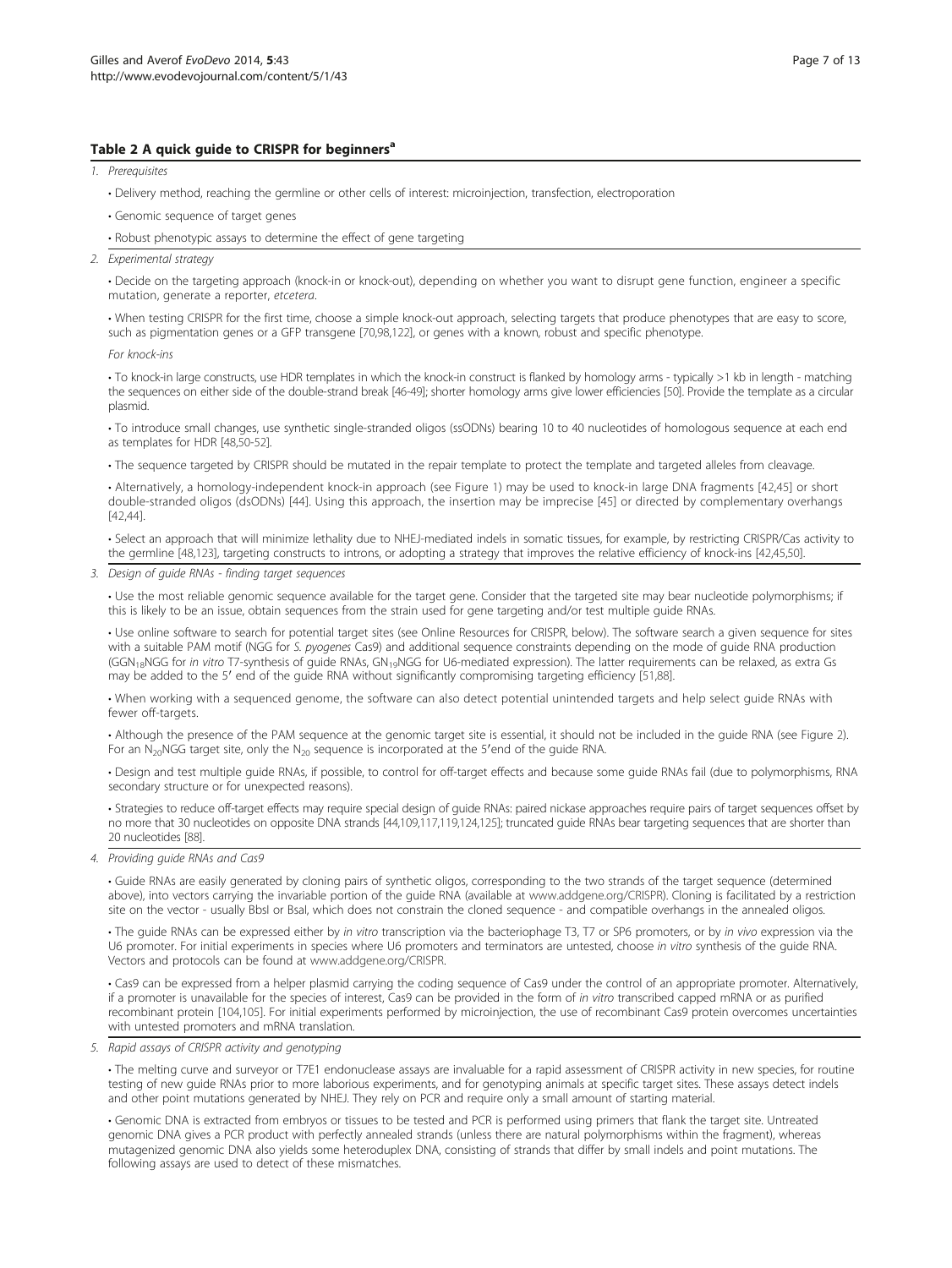# Table 2 A quick guide to CRISPR for beginners<sup>a</sup> (Continued)

- Surveyor/T7E1 endonuclease assays are based on cleavage of the heteroduplexes by a mismatch-specific endonuclease - either Surveyor or T7 endonuclease 1 [[126,127\]](#page-11-0). Cleavage products, indicating the presence of mispaired DNA, are detected by electrophoresis on an agarose gel. This is a sensitive detection method, best performed on 400 to 800 bp amplicons with target sites positioned near the middle.

- The melting curve assay [[128](#page-11-0)] relies on the fact that heteroduplex DNA has a lower melting temperature than the corresponding homoduplex fragments. That temperature difference, which is in the order of 1 to 2°C for 100 to 200 bp fragments, can be detected by performing melting curves in real-time PCR instruments with high temperature resolution.

• More specific PCR-based assays can be devised for knock-in approaches, employing pairs of primers that span the genomic locus and knock-in fragment

#### • The PCR products can be cloned and sequenced to examine the nature and spectrum of corresponding mutations.

#### 6. Scoring phenotypes

• The effects of CRISPR targeting can be assessed in the animals where CRISPR was delivered (G0) or in their progeny. It is important to keep in mind that G0s are mosaics where only some cells are likely to carry alleles targeted by CRISPR; in the best cases a significant proportion of the animal shows bi-allelic targeting and a corresponding phenotype. The degree and distribution of targeted cell clones however are difficult to determine, unless a cell-autonomous marker is used (for example, targeting of some pigment genes, knock-in of GFP).

• If the germline of G0s has been hit, targeted alleles will be recovered in the next generation (G1). In contrast to G0s, G1 individuals are non-mosaic and may inherit one targeted allele (per locus) from the CRISPR-targeted parent. Animals may be genotyped by PCR (see above) and crossed to produce homozygotes and to maintain mutant lines.

• Choosing reliable, specific phenotypic assays and appropriate controls is crucial. Phenotypes may be subtle or show incomplete penetrance.

### 7. Off-target effects and controls

• Unintended targets (off-targets) may be anywhere in the genome and are difficult to predict. Two strategies can help to overcome problems with off-target effects: appropriate experimental design allowing us to detect and account for off-target effects and approaches that improve the specificity of CRISPR.

• In most cases it is possible to control for off-targets by using different guide RNAs to achieve targeting; guide RNAs targeting different sequences are very unlikely to share the same off-targets. Alleles generated using different guide RNAs may be brought together by crossing, in heteroallelic combinations that are likely to complement off-target mutations.

• The specificity of CRISPR can be significantly improved by using paired nickases [[44,](#page-9-0)[109](#page-11-0),[117,119,124](#page-11-0),[125\]](#page-11-0) or truncated guide RNAs [\[88](#page-11-0)] (see main text).

• Off-target mutations will segregate away from targeted alleles in genetic crosses, unless they are linked on the chromosome.

8. Online resources for CRISPR

• General

[www.genome-engineering.org/crispr](http://www.genome-engineering.org/crispr)

[www.addgene.org/CRISPR](http://www.addgene.org/CRISPR)

[www.flycrispr.molbio.wisc.edu](http://www.flycrispr.molbio.wisc.edu)

[www.crisprflydesign.org](http://www.crisprflydesign.org)

[groups.google.com/forum/#!forum/crispr](http://groups.google.com/forum/#!forum/crispr)

• Software for designing guide RNAs

[crispr.mit.edu](http://crispr.mit.edu)

[www.addgene.org/CRISPR/reference/#gRNA](http://www.addgene.org/CRISPR/reference/#gRNA)

[tools.flycrispr.molbio.wisc.edu/targetFinder](http://tools.flycrispr.molbio.wisc.edu/targetFinder)

[www.e-crisp.org/E-CRISP/designcrispr.html](http://www.e-crisp.org/E-CRISP/designcrispr.html)

[www.rgenome.net/cas-offinder](http://www.rgenome.net/cas-offinder)

• CRISPR technology is recent and rapidly evolving. Online resources are likely to change, as improvements and new tools are introduced.

<sup>a</sup>Useful practical advice and a protocol (applied to cell lines) can also be found in [\[129\]](#page-11-0).

Knock-out approaches will surely be more widely applied in newly established experimental systems due to the extraordinary efficiency of NHEJ-mediated knockout, which approaches 100% in some species. Generating a null-allele or disrupting a specific cis-regulatory element now seems within reach in a wide range of animals and will be primarily limited by our ability to screen for

these mutations (by phenotype or by PCR) and to maintain mutant stocks.

To some extent, the high efficiency of CRISPR- and TALEN-mediated knock-out may also help to overcome the problem of stock-keeping. The high frequency of bi-allelic knock-out in injected embryos using CRISPR or TALEN has raised the possibility of carrying out 'G0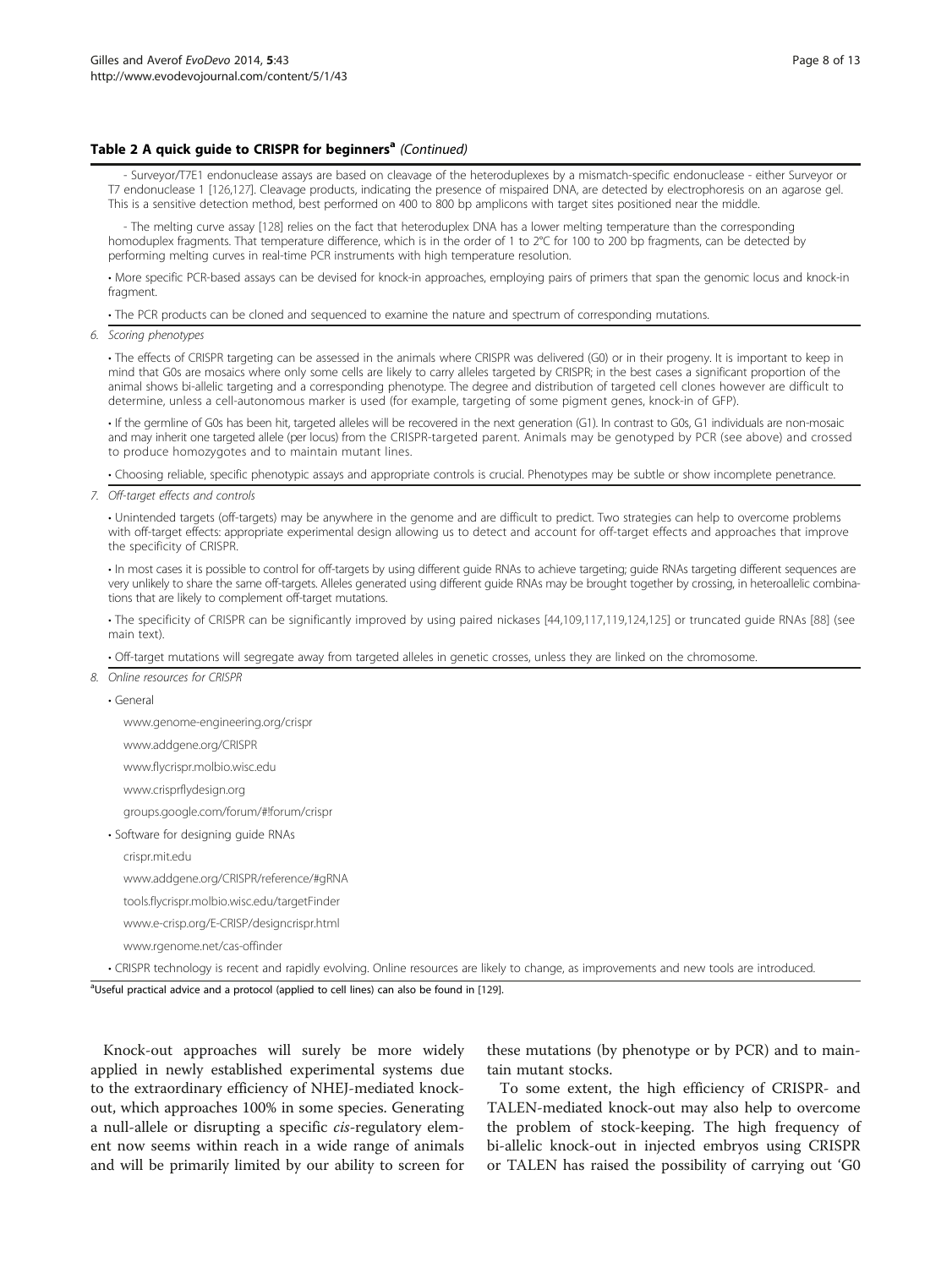genetics', examining phenotypes directly in the injected embryos (for example, [\[48](#page-10-0)[,98,122,130,131\]](#page-11-0)). Phenotypic analysis without crosses could be used as a 'quick and dirty' approach in species that have long generation times, or for preliminary screens on a large number of candidate genes, similar to RNAi. The obvious drawback of this type of analysis is the genetic mosaicism of the organism, which is difficult to control and will lead to partial and variable phenotypes.

However, mosaicism could also be an advantage in contexts where genetic manipulation within specific cell lineages or in random cell clones is desirable to overcome lethality, or to assess cell autonomous versus non-autonomous effects of gene function. Particularly so when the extent of mosaicism can be monitored or manipulated (see [[48](#page-10-0)]). Tissue- and stage-specific knockouts may be achieved by manipulating the expression of Cas9 [[48](#page-10-0)].

Knock-in approaches provide an even wider range of opportunities, including precise modification of genes in their native genomic context, and generating visible reporters for regulatory and physiological events, and drivers for transgene expression. The major challenge to overcome here is that, for any given guide RNA or TALEN, the frequency of mutagenic NHEJ repair will be much higher (by an order of magnitude) than the frequency of HDR- or NHEJ-driven knock-in (see Figure [1\)](#page-2-0). A high knock-out frequency in the somatic cells of injected animals can lead to lethality that prevents knock-ins to be recovered in the next generation. This problem could be overcome in a number of ways: by using germline-specific cis-regulatory elements to restrict the activity of Cas9 to the germline [[48](#page-10-0)[,123](#page-11-0)]; by targeting sites that are unlikely to be lethal if mutated, for example, targeting knock-ins to intronic sequences, with appropriate splice signals to generate functional gene fusions; by finding ways to improve the efficiency of HDR relative to NHEJ, such as by knocking down the activity of DNA ligase 4 or other factors that are essential for NHEJ [\[49,50](#page-10-0)[,132\]](#page-11-0); or by developing strategies that exploit NHEJ-mediated gene knock-ins to achieve higher efficiencies [[42](#page-9-0)-[45](#page-10-0)] (see Figure [1](#page-2-0)).

Beyond knock-out and knock-in strategies, the ability to direct double-strand breaks to specific sites in the genome raises the prospect of chromosome engineering. Generating chromosomal deletions and inversions is presently not one of the usual tools employed in evo-devo, but one only needs to consider the enormous contribution of balancer chromosomes in Drosophila genetics to appreciate its potential value in emerging model organisms [[133](#page-12-0)]. Balancers are invaluable tools for selecting and keeping track of chromosomes bearing mutations, especially when these mutations are deleterious and not associated with a dominant marker (for example, the knock-out of an essential gene). CRISPR and TALENs now allow us to generate targeted chromosomal inversions [\[134-136\]](#page-12-0) associated with recessive lethal mutations and, thus, to create balancers, in organisms where a genome sequence and map are available.

Last but not least, the customizable specificity of CRISPR may be harnessed to direct other molecular effectors - besides nucleases - to specific sites in the genome (reviewed in [[137\]](#page-12-0)). For example, catalytically inactive versions of Cas9 have been used to interfere with transcription [[138,139](#page-12-0)], coupled with transcriptional activators, repressors or chromatin modifiers to generate artificial transcriptional regulators [\[117](#page-11-0)[,139-143](#page-12-0)], or linked with fluorescent proteins to reveal chromosome dynamics [\[144](#page-12-0)]. This approach allows us to manipulate the activity of regulatory elements in their native context without introducing changes in their nucleotide sequence, providing tools of unprecedented precision in our efforts to manipulate and to understand gene regulation.

CRISPR technology is young - barely two years old and still rapidly evolving. Improvements, new applications and adaptations of the technique to new species have been published at overwhelming speed during the last year, and surely more are forthcoming. This is a true revolution for comparative studies. Practical issues, such as the delivery method and our ability to select and to propagate mutants, are still likely to limit the full deployment of CRISPR in many species. Notwithstanding these issues, targeted mutagenesis and precise gene editing are now within reach in a very wide range of organisms.

# **Endnotes**

<sup>a</sup>It is interesting to note that the adaptive diversification, specificity and efficiency of immunity mechanisms provide the basis for some of the most powerful tools in molecular biology: restriction enzymes, antibodies, RNAi and CRISPR.

b Somewhat shorter sequences may also be used (see Off-target effects).

#### Abbreviations

Cas: CRISPR-associated protein; CRISPR: Clustered regularly interspaced short palindromic repeats; crRNA: CRISPR-derived RNA; HDR: Homology-directed repair; NHEJ: Non-homologous end joining; PAM: Protospacer adjacent motif; RNAi: RNA Interference; TALEN: TAL effector nuclease; tracRNA: Trans-acting antisense RNA; ZFN: Zinc-finger nuclease.

#### Competing interests

The authors declare that they have no competing interests.

#### Authors' contributions

AFG and MA wrote the manuscript. Both authors read and approved the final manuscript.

#### Acknowledgements

We thank Thomas Auer, Filippo del Bene, Frédéric Flamant, Martin Klingler, Nikos Konstantinides, Zacharias Kontarakis, Tassos Pavlopoulos, Miltos Tsiantis and members of our lab for reading and commenting on the manuscript. Our work is supported by grant ANR-12-CHEX-0001-01 of the Agence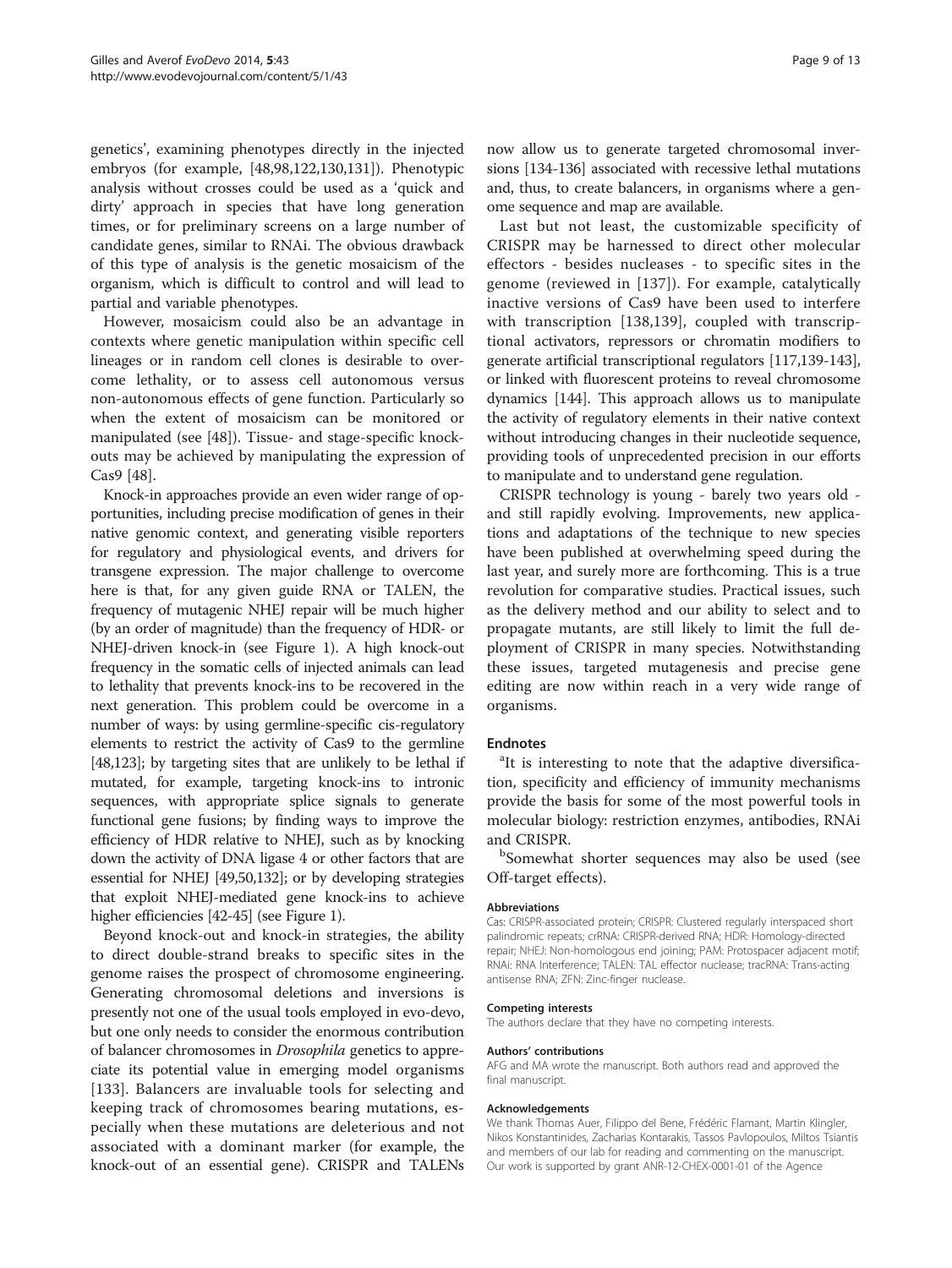<span id="page-9-0"></span>Nationale de la Recherche, by the Marie Curie ITN network 'NEPTUNE' and by a fellowship from the Université Claude Bernard Lyon 1.

#### Author details

<sup>1</sup>Institut de Génomique Fonctionnelle de Lyon (IGFL), École Normale Supérieure de Lyon, 46 Allée d'Italie, Lyon 69364, France. <sup>2</sup>BMIC graduate programme and Université Claude Bernard - Lyon 1, Lyon, France. <sup>3</sup>Centre National de la Recherche Scientifique (CNRS), Lyon, France.

Received: 28 August 2014 Accepted: 3 October 2014 Published: 18 November 2014

#### References

- 1. Fire A, Xu S, Montgomery MK, Kostas SA, Driver SE, Mello CC: Potent and specific genetic interference by double-stranded RNA in Caenorhabditis elegans. Nature 1998, 391:806–811.
- 2. Hamilton AJ: A species of small antisense RNA in posttranscriptional gene silencing in plants. Science 1999, 286:950–952.
- 3. Tuschl T, Zamore PD, Lehmann R, Bartel DP, Sharp PA: Targeted mRNA degradation by double-stranded RNA in vitro. Genesand Development 1999, 13:3191–3197.
- 4. Tijsterman M, Ketting RF, Plasterk RHA: The genetics of RNA silencing. Annual Review Of Genetics 2002, 36:489–519.
- 5. Nasevicius A, Ekker SC: Effective targeted gene "knockdown" in zebrafish. Nat Genet 2000, 26:216–220.
- 6. Wahlestedt C, Salmi P, Good L, Kela J, Johnsson T, Hokfelt T, Broberger C, Porreca F, Lai J, Ren K, Ossipov M, Koshkin A, Jakobsen N, Skouv J, Oerum H, Jacobsen MH, Wengel J: Potent and nontoxic antisense oligonucleotides containing locked nucleic acids. Proc Natl Acad Sci USA 2000, 97:5633–5638.
- 7. Heasman J: Morpholino oligos: making sense of antisense? Dev Biol 2002, 243:209–214.
- 8. Krutzfeldt J, Rajewsky N, Braich R, Rajeev KG, Tuschl T, Manoharan M, Stoffel M: Silencing of microRNAs in vivo with "antagomirs.". Nature 2005, 438:685–689.
- 9. Sanchez Alvarado A, Newmark PA: Double-stranded RNA specifically disrupts gene expression during planarian regeneration. Proc Natl Acad Sci USA 1999, 96:5049–5054.
- 10. Bucher G, Scholten J, Klingler M: Parental RNAi in Tribolium (Coleoptera). Curr Biol 2002, 12:R85–R86.
- 11. Layden MJ, Röttinger E, Wolenski FS, Gilmore TD, Martindale MQ: Microinjection of mRNA or morpholinos for reverse genetic analysis in the starlet sea anemone, Nematostella vectensis. Nat Protoc 2013, 8:924–934.
- 12. Conzelmann M, Williams EA, Tunaru S, Randel N, Shahidi R, Asadulina A, Berger J, Offermanns S, Jékely G: Conserved MIP receptor-ligand pair regulates Platynereis larval settlement. Proc Natl Acad Sci USA 2013, 110:8224–8229.
- 13. Yamada L: Morpholino-based gene knockdown screen of novel genes with developmental function in Ciona intestinalis. Development 2003, 130:6485–6495.
- 14. Reddien PW, Bermange AL, Murfitt KJ, Jennings JR, Sanchez Alvarado A: Identification of genes needed for regeneration, stem cell function, and tissue homeostasis by systematic gene perturbation in planaria. Dev Cell 2005, 8:635–649.
- 15. Oates AC, Bruce AEE, Ho RK: Too much interference: injection of doublestranded RNA has nonspecific effects in the zebrafish embryo. Dev Biol 2000, 224:20–28.
- 16. Elbashir SM, Harborth J, Lendeckel W, Yalcin A, Weber K, Tuschl T: Duplexes of 21-nucleotide RNAs mediate RNA interference in cultured mammalian cells. Nature 2001, 411:494–498.
- 17. Echeverri CJ, Beachy PA, Baum B, Boutros M, Buchholz F, Chanda SK, Downward J, Ellenberg J, Fraser AG, Hacohen N, Hahn WC, Jackson AL, Kiger A, Linsley PS, Lum L, Ma Y, Mathey-Prevot B, Root DE, Sabatini DM, Taipale J, Perrimon N, Bernards R: Minimizing the risk of reporting false positives in large-scale RNAi screens. Nat Methods 2006, 3:777–779.
- 18. Berghammer AJ, Klingler M, Wimmer EA: A universal marker for transgenic insects. Nature 1999, 402:370–371.
- 19. Sasakura Y, Awazu S, Chiba S, Satoh N: Germ-line transgenesis of the Tc1/mariner superfamily transposon Minos in Ciona intestinalis. Proc Natl Acad Sci USA 2003, 100:7726–7730.
- 20. Pavlopoulos A, Averof M: Establishing genetic transformation for comparative developmental studies in the crustacean Parhyale hawaiensis. Proc Natl Acad Sci USA 2005, 102:7888–7893.
- 21. Sobkow L, Epperlein HH, Herklotz S, Straube WL, Tanaka EM: A germline GFP transgenic axolotl and its use to track cell fate: Dual origin of the fin mesenchyme during development and the fate of blood cells during regeneration. Dev Biol 2006, 290:386–397.
- 22. Wittlieb J, Khalturin K, Lohmann JU, Anton-Erxleben F, Bosch TCG: Transgenic Hydra allow in vivo tracking of individual stem cells during morphogenesis. Proc Natl Acad Sci USA 2006, 103:6208–6211.
- 23. Renfer E, Amon-Hassenzahl A, Steinmetz PR, Technau U: A muscle-specific transgenic reporter line of the sea anemone, Nematostella vectensis. Proc Natl Acad Sci USA 2010, 107:104–108.
- 24. Backfisch B, Rajan VBV, Fischer RM, Lohs C, Arboleda E, Tessmar-Raible K, Raible F: Stable transgenesis in the marine annelid Platynereis dumerilii sheds new light on photoreceptor evolution. Proc Natl Acad Sci USA 2013, 110:193-198.
- 25. Blair SS: Genetic mosaic techniques for studying Drosophila development. Development 2003, 130:5065–5072.
- 26. Kragl M, Knapp D, Nacu E, Khattak S, Maden M, Epperlein HH, Tanaka EM: Cells keep a memory of their tissue origin during axolotl limb regeneration. Nature 2009, 460:60–65.
- 27. Konstantinides N, Averof M: A common cellular basis for muscle regeneration in arthropods and vertebrates. Science 2014, 343:788–791.
- 28. Yeh J-RJ, Crews CM: Chemical genetics adding to the developmental biology toolbox. Dev Cell 2003, 5:11-19.
- 29. Capecchi MR: Gene targeting in mice: functional analysis of the mammalian genome for the twenty-first century. Nat Rev Genet 2005, 6:507–512.
- 30. Deng C, Capecchi MR: Reexamination of gene targeting frequency as a function of the extent of homology between the targeting vector and the target locus. Mol Cell Biol 1992, 12:3365–3371.
- 31. Hinnen A, Hicks JB, Fink GR: Transformation of yeast. Proc Natl Acad Sci USA 1978, 75:1929–1933.
- 32. Smithies O, Gregg RG, Boggs SS, Koralewski MA, Kucherlapati RS: Insertion of DNA sequences into the human chromosomal beta-globin locus by homologous recombination. Nature 1985, 317:230–234.
- 33. Thomas KR, Folger KR, Capecchi MR: High frequency targeting of genes to specific sites in the mammalian genome. Cell 1986, 44:419-428.
- 34. Szostak JW, Orr-Weaver TL, Rothstein RJ, Stahl FW: The double-strand-break repair model for recombination. Cell 1983, 33:25–35.
- 35. Rouet P, Smih F, Jasin M: Introduction of double-strand breaks into the genome of mouse cells by expression of a rare-cutting endonuclease. Mol Cell Biol 1994, 14:8096–8106.
- 36. Choulika A, Perrin A, Dujon B, Nicolas JF: Induction of homologous recombination in mammalian chromosomes by using the I-SceI system of Saccharomyces cerevisiae. Mol Cell Biol 1995, 15:1968–1973.
- 37. Donoho G, Jasin M, Berg P: Analysis of gene targeting and intrachromosomal homologous recombination stimulated by genomic double-strand breaks in mouse embryonic stem cells. Mol Cell Biol 1998, 18:4070–4078.
- 38. Taghian DG, Nickoloff JA: Chromosomal double-strand breaks induce gene conversion at high frequency in mammalian cells. Mol Cell Biol 1997, 17:6386–6393.
- 39. Gloor GB, Nassif NA, Johnson-Schlitz DM, Preston CR, Engels WR: Targeted gene replacement in Drosophila via P element-induced gap repair. Science 1991, 253:1110–1117.
- 40. Robert V, Bessereau J-L: Targeted engineering of the Caenorhabditis elegans genome following Mos1-triggered chromosomal breaks. Embo J 2007, 26:170–183.
- 41. Krebs JE, Kilpatrick ST, Goldstein SE: Lewin's Genes XI. Burlington, MA: Jones & Bartlett Publishers; 2014.
- 42. Maresca M, Lin VG, Guo N, Yang Y: Obligate ligation-gated recombination (ObLiGaRe): custom-designed nuclease-mediated targeted integration through nonhomologous end joining. Genome Res 2013, 23:539–546.
- 43. Cristea S, Freyvert Y, Santiago Y, Holmes MC, Urnov FD, Gregory PD, Cost GJ: In vivo cleavage of transgene donors promotes nuclease-mediated targeted integration. Biotechnol Bioeng 2013, 110:871–880.
- Ran FA, Hsu PD, Lin C-Y, Gootenberg JS, Konermann S, Trevino AE, Scott DA, Inoue A, Matoba S, Zhang Y, Zhang F: Double nicking by RNA-Guided CRISPR Cas9 for enhanced genome editing specificity. Cell 2013, 154:1380–1389.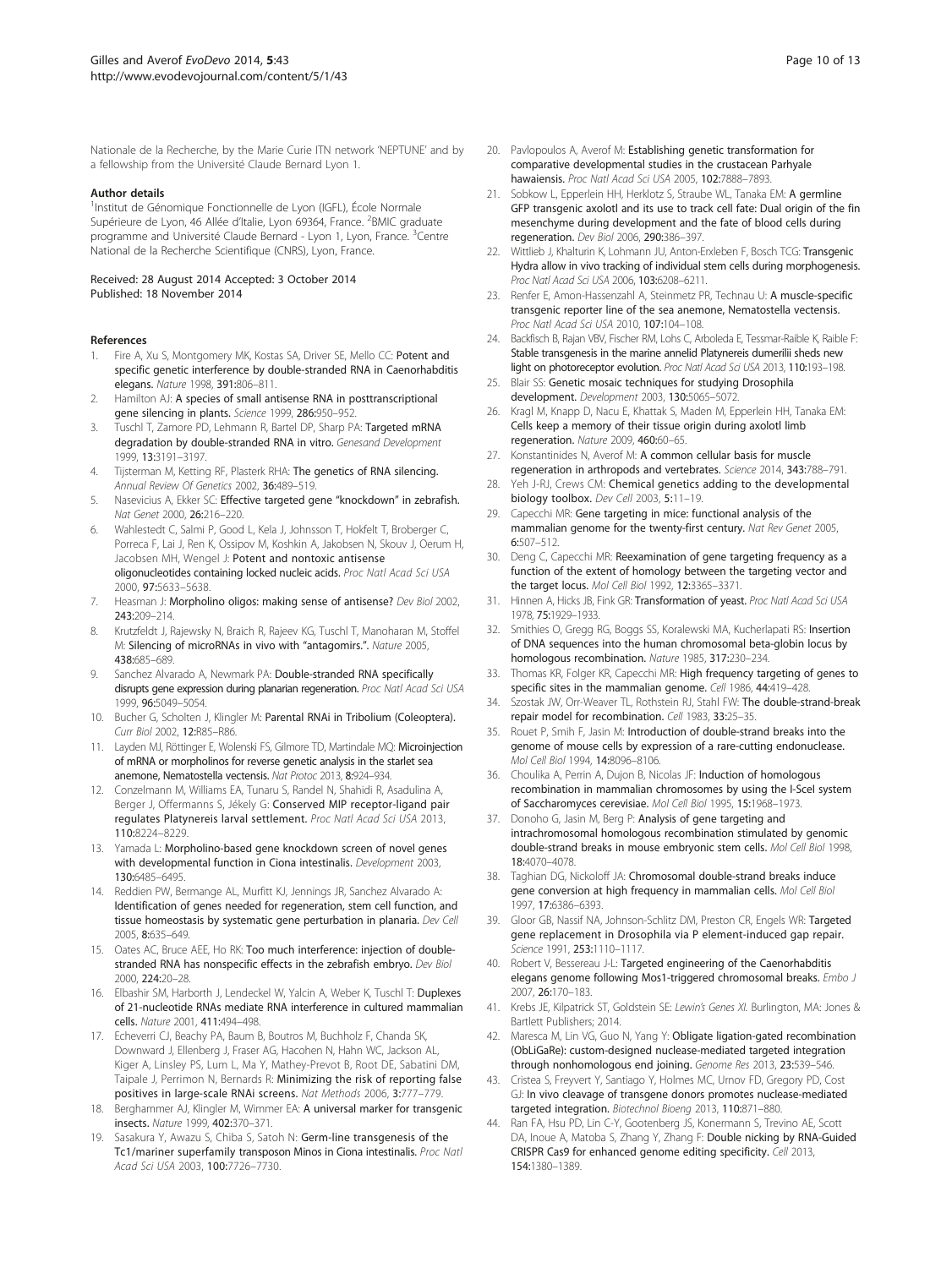- <span id="page-10-0"></span>45. Auer TO, Duroure K, De Cian A, Concordet JP, Del Bene F: Highly efficient CRISPR/Cas9-mediated knock-in in zebrafish by homology-independent DNA repair. Genome Res 2014, 24:142–153.
- 46. Dickinson DJ, Ward JD, Reiner DJ, Goldstein B: Engineering the Caenorhabditis elegans genome using Cas9-triggered homologous recombination. Nat Meth 2013, 10:1028–1034.
- 47. Gratz SJ, Ukken FP, Rubinstein CD, Thiede G, Donohue LK, Cummings AM, O'Connor-Giles KM: Highly Specific and Efficient CRISPR/Cas9-Catalyzed Homology-Directed Repair in Drosophila. Genetics 2014, 196:961–971.
- 48. Port F, Chen HM, Lee T, Bullock SL: Optimized CRISPR/Cas tools for efficient germline and somatic genome engineering in Drosophila. Proc Natl Acad Sci USA 2014, 111:E2967–E2976.
- 49. Beumer KJ, Trautman JK, Bozas A, Liu JL, Rutter J, Gall JG, Carroll D: Efficient gene targeting in Drosophila by direct embryo injection with zinc-finger nucleases. Proc Natl Acad Sci USA 2008, 105:19821–19826.
- 50. Beumer KJ, Trautman JK, Mukherjee K, Carroll D: Donor DNA Utilization during Gene Targeting with Zinc-finger Nucleases. G3 (Bethesda) 2013, doi:10.1534/g3.112.005439.
- 51. Hwang WY, Fu Y, Reyon D, Maeder ML, Kaini P, Sander JD, Joung JK, Peterson RT, Yeh J-RJ: Heritable and precise zebrafish genome editing using a CRISPR-Cas system. PLoS ONE 2013, 8:e68708.
- 52. Chen F, Pruett-Miller SM, Huang Y, Gjoka M, Duda K, Taunton J, Collingwood TN, Frodin M, Davis GD: High-frequency genome editing using ssDNA oligonucleotides with zinc-finger nucleases. Nat Meth 2011, 8:753–755.
- 53. Takeuchi R, Lambert AR, Mak AN-S, Jacoby K, Dickson RJ, Gloor GB, Scharenberg AM, Edgell DR, Stoddard BL: Tapping natural reservoirs of homing endonucleases for targeted gene modification. Proc Natl Acad Sci USA 2011, 108:13077–13082.
- 54. Majumdar A, Muniandy PA, Liu J, Liu JL, Liu ST, Cuenoud B, Seidman MM: Targeted gene knock in and sequence modulation mediated by a psoralen-linked triplex-forming oligonucleotide. J Biol Chem 2008, 283:11244–11252.
- 55. Pei D, Corey DR, Schultz PG: Site-specific cleavage of duplex DNA by a semisynthetic nuclease via triple-helix formation. Proc Natl Acad Sci USA 1990, 87:9858–9862.
- 56. Kim YG, Cha J, Chandrasegaran S: Hybrid restriction enzymes: zinc finger fusions to Fok I cleavage domain. Proc Natl Acad Sci USA 1996, 93:1156-1160.
- 57. Carroll D: Genome engineering with zinc-finger nucleases. Genetics 2011, 188:773–782.
- 58. Miller JC, Holmes MC, Wang J, Guschin DY, Lee Y-L, Rupniewski I, Beausejour CM, Waite AJ, Wang NS, Kim KA, Gregory PD, Pabo CO, Rebar EJ: An improved zinc-finger nuclease architecture for highly specific genome editing. Nat Biotechnol 2007, 25:778–785.
- 59. Maeder ML, Thibodeau-Beganny S, Osiak A, Wright DA, Anthony RM, Eichtinger M, Jiang T, Foley JE, Winfrey RJ, Townsend JA, Unger-Wallace E, Sander JD, Müller-Lerch F, Fu F, Pearlberg J, Göbel C, Dassie JP, Pruett-Miller SM, Porteus MH, Sgroi DC, Iafrate AJ, Dobbs D, McCray PB, Cathomen T, Voytas DF, Joung JK: Rapid "open-source" engineering of customized zinc-finger nucleases for highly efficient gene modification. Mol Cell 2008, 31:294–301.
- 60. Isalan M, Choo Y, Klug A: Synergy between adjacent zinc fingers in sequence-specific DNA recognition. Proc Natl Acad Sci USA 1997, 94:5617–5621.
- 61. Sander JD, Dahlborg EJ, Goodwin MJ, Cade L, Zhang F, Cifuentes D, Curtin SJ, Blackburn JS, Thibodeau-Beganny S, Qi Y, Pierick CJ, Hoffman E, Maeder ML, Khayter C, Reyon D, Dobbs D, Langenau DM, Stupar RM, Giraldez AJ, Voytas DF, Peterson RT, Yeh J-RJ, Joung JK: Selection-free zinc-finger-nuclease engineering by context-dependent assembly (CoDA). Nat Meth 2010, 8:67–69.
- 62. Ramirez CL, Foley JE, Wright DA, Müller-Lerch F, Rahman SH, Cornu TI, Winfrey RJ, Sander JD, Fu F, Townsend JA, Cathomen T, Voytas DF, Joung JK: Unexpected failure rates for modular assembly of engineered zinc fingers. Nat Meth 2008, 5:374–375.
- 63. Boch J, Scholze H, Schornack S, Landgraf A, Hahn S, Kay S, Lahaye T, Nickstadt A, Bonas U: Breaking the Code of DNA Binding Specificity of TAL-Type III Effectors. Science 2009, 326:1509–1512.
- 64. Moscou MJ, Bogdanove AJ: A simple cipher governs DNA recognition by TAL effectors. Science 2009, 326:1501.
- 65. Guilinger JP, Pattanayak V, Reyon D, Tsai SQ, Sander JD, Joung JK, Liu DR: Broad specificity profiling of TALENs results in engineered nucleases with improved DNA-cleavage specificity. Nat Meth 2014, 11:429–435.
- 66. Christian M, Cermak T, Doyle EL, Schmidt C, Zhang F, Hummel A, Bogdanove AJ, Voytas DF: Targeting DNA double-strand breaks with TAL effector nucleases. Genetics 2010, 186:757–761.
- 67. Li T, Huang S, Jiang WZ, Wright D, Spalding MH, Weeks DP, Yang B: TAL nucleases (TALNs): hybrid proteins composed of TAL effectors and FokI DNA-cleavage domain. Nucleic Acids Res 2011, 39:359–372.
- 68. Miller JC, Tan S, Qiao G, Barlow KA, Wang J, Xia DF, Meng X, Paschon DE, Leung E, Hinkley SJ, Dulay GP, Hua KL, Ankoudinova I, Cost GJ, Urnov FD, Zhang HS, Holmes MC, Zhang L, Gregory PD, Rebar EJ: A TALE nuclease architecture for efficient genome editing. Nat Biotechnol 2011, 29:143–148.
- 69. Bedell VM, Wang Y, Campbell JM, Poshusta TL, Starker CG, Krug RG II, Tan W, Penheiter SG, Ma AC, Leung AYH, Fahrenkrug SC, Carlson DF, Voytas DF, Clark KJ, Essner JJ, Ekker SC: In vivo genome editing using a high-efficiency TALEN system. Nature 2012, 491:114–118.
- 70. Watanabe T, Ochiai H, Sakuma T, Horch HW, Hamaguchi N, Nakamura T, Bando T, Ohuchi H, Yamamoto T, Noji S, Mito T: Non-transgenic genome modifications in a hemimetabolous insect using zinc-finger and TAL effector nucleases. Nat Commun 2012, 3:1017–1018.
- 71. Beumer KJ, Trautman JK, Christian M, Dahlem TJ, Lake CM, Hawley RS, Grunwald DJ, Voytas DF, Carroll D: Comparing Zinc Finger Nucleases and Transcription Activator-Like Effector Nucleases for Gene Targeting in Drosophila. G3 (Bethesda) 2013, 3:1717–1725.
- 72. Takasu Y, Sajwan S, Daimon T, Osanai-Futahashi M, Uchino K, Sezutsu H, Tamura T, Zurovec M: Efficient TALEN construction for Bombyx mori gene targeting. PLoS ONE 2013, 8:e73458.
- 73. Lo T-W, Pickle CS, Lin S, Ralston EJ, Gurling M, Schartner CM, Bian Q, Doudna JA, Meyer BJ: Precise and heritable genome editing in evolutionarily diverse nematodes using TALENs and CRISPR/Cas9 to engineer insertions and deletions. Genetics 2013, 195:331–348.
- 74. Bannister S, Antonova O, Polo A, Lohs C, Hallay N, Valinciute A, Raible F, Tessmar-Raible K: TALENs mediate efficient and heritable mutation of endogenous genes in the marine annelid Platynereis dumerilii. Genetics 2014, 197:77–89.
- 75. Yoshida K, Treen N, Hozumi A, Sakuma T, Yamamoto T, Sasakura Y: Germ cell mutations of the ascidian Ciona intestinalis with TALE nucleases. Genesis 2014, 52:431–439.
- 76. Carroll D: Genome engineering with targetable nucleases. Annu Rev Biochem 2014, 83:409–439.
- 77. Cermak T, Doyle EL, Christian M, Wang L, Zhang Y, Schmidt C, Baller JA, Somia NV, Bogdanove AJ, Voytas DF: Efficient design and assembly of custom TALEN and other TAL effector-based constructs for DNA targeting. Nucleic Acids Res 2011, 39:e82.
- 78. Reyon D, Tsai SQ, Khayter C, Foden JA, Sander JD, Joung JK: FLASH assembly of TALENs for high-throughput genome editing. Nat Biotechnol 2012, 30:460–465.
- 79. Sakuma T, Ochiai H, Kaneko T, Mashimo T, Tokumasu D, Sakane Y, Suzuki K-I, Miyamoto T, Sakamoto N, Matsuura S, Yamamoto T: Repeating pattern of non-RVD variations in DNA-binding modules enhances TALEN activity. Sci Rep 2013, 3:3379.
- Barrangou R, Fremaux C, Deveau H, Richards M, Boyaval P, Moineau S, Romero DA, Horvath P: CRISPR Provides Acquired Resistance Against Viruses in Prokaryotes. Science 2007, 315:1709–1712.
- 81. Garneau JE, Dupuis M-È, Villion M, Romero DA, Barrangou R, Boyaval P, Fremaux C, Horvath P, Magadán AH, Moineau S: The CRISPR/Cas bacterial immune system cleaves bacteriophage and plasmid DNA. Nature 2010, 468:67–71.
- 82. Gasiunas G, Barrangou R, Horvath P, Siksnys V: Cas9-crRNA ribonucleoprotein complex mediates specific DNA cleavage for adaptive immunity in bacteria. Proc Natl Acad Sci USA 2012, 109:E2579-E2586.
- 83. Wiedenheft B, Sternberg SH, Doudna JA: RNA-guided genetic silencing systems in bacteria and archaea. Nature 2012, 482:331–338.
- 84. Mojica FJ, Díez-Villaseñor C, García-Martínez J, Soria E: Intervening sequences of regularly spaced prokaryotic repeats derive from foreign genetic elements. J Mol Evol 2005, 60:174–182.
- 85. Bolotin A, Quinquis B, Sorokin A, Ehrlich SD: Clustered regularly interspaced short palindrome repeats (CRISPRs) have spacers of extrachromosomal origin. Microbiology 2005, 151:2551–2561.
- Makarova KS, Grishin NV, Shabalina SA, Wolf YI, Koonin EV: A putative RNAinterference-based immune system in prokaryotes: computational analysis of the predicted enzymatic machinery, functional analogies with eukaryotic RNAi, and hypothetical mechanisms of action. Biol Direct 2006, 1:7.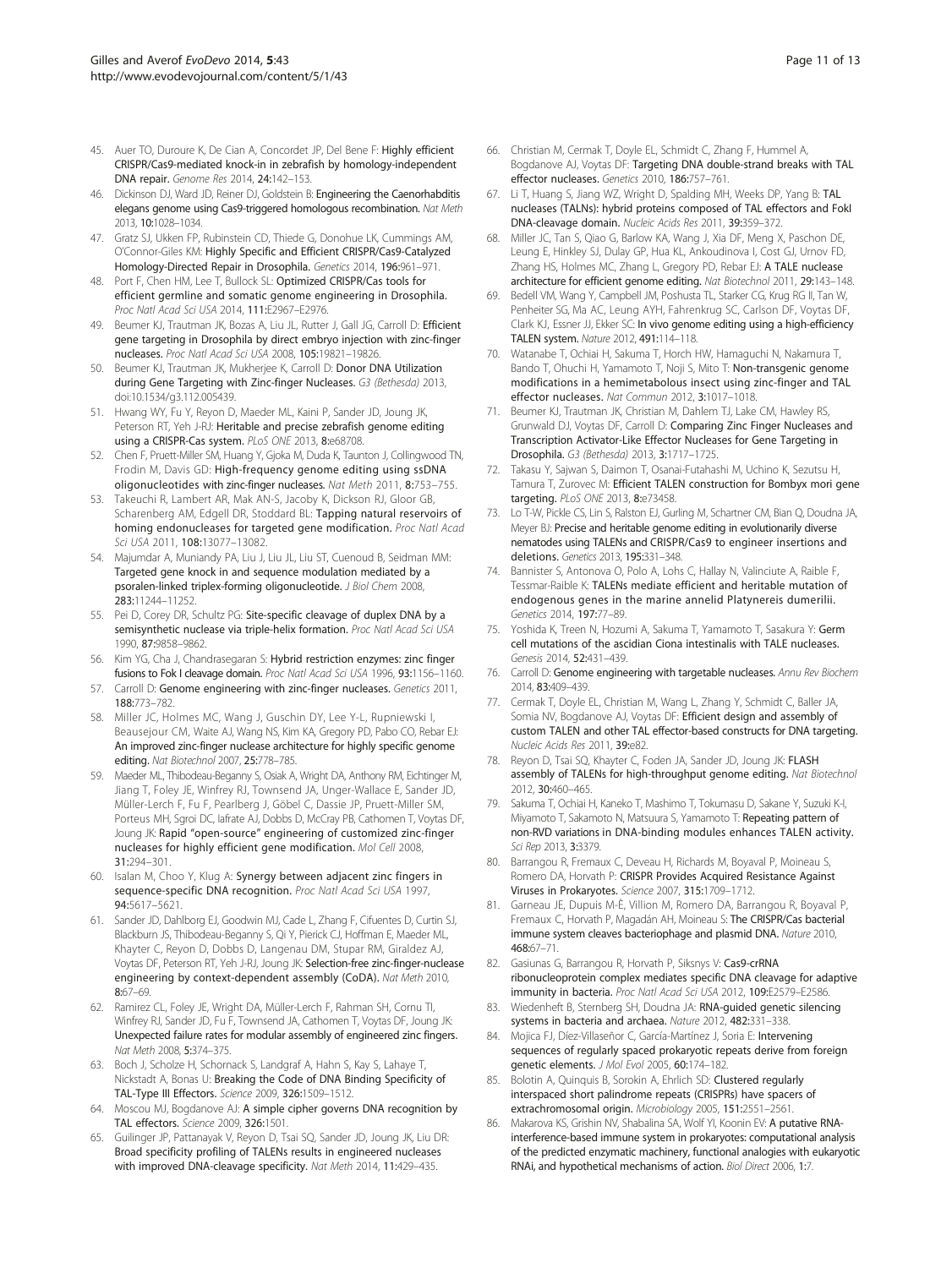- <span id="page-11-0"></span>87. Jinek M, Chylinski K, Fonfara I, Hauer M, Doudna JA, Charpentier E: A programmable dual-RNA-guided DNA endonuclease in adaptive bacterial immunity. Science 2012, 337:816–821.
- 88. Fu Y, Sander JD, Reyon D, Cascio VM, Joung JK: Improving CRISPR-Cas nuclease specificity using truncated guide RNAs. Nat Biotechnol 2014, 32:279–284.
- 89. Cong L, Ran FA, Cox D, Lin S, Barretto R, Habib N, Hsu PD, Wu X, Jiang W, Marraffini LA, Zhang F: Multiplex genome engineering using CRISPR/Cas systems. Science 2013, 339:819–823.
- 90. Mali P, Yang L, Esvelt KM, Aach J, Guell M, DiCarlo JE, Norville JE, Church GM: RNA-Guided human genome engineering via Cas9. Science 2013, 339:823–826.
- 91. Jinek M, East A, Cheng A, Lin S, Ma E, Doudna J, Weigel D: RNA-programmed genome editing in human cells. Elife 2013, 2:e00471.
- 92. Hwang WY, Fu Y, Reyon D, Maeder ML, Tsai SQ, Sander JD, Peterson RT, Yeh J-RJ, Joung JK: Efficient genome editing in zebrafish using a CRISPR-Cas system. Nat Biotechnol 2013, 31:227–229.
- 93. Cho SW, Kim S, Kim JM, Kim J-S: Targeted genome engineering in human cells with the Cas9 RNA-guided endonuclease. Nat Biotechnol 2013, 31:230–232.
- 94. Sander JD, Joung JK: CRISPR-Cas systems for editing, regulating and targeting genomes. Nat Biotechnol 2014, 32:347–355.
- 95. Belhaj K, Chaparro-Garcia A, Kamoun S, Nekrasov V: Plant genome editing made easy: targeted mutagenesis in model and crop plants using the CRISPR/Cas system. Plant Methods 2013, 9:39.
- 96. Kondo S, Ueda R: Highly improved gene targeting by germline-specific Cas9 expression in Drosophila. Genetics 2013, 195:715–721.
- 97. Daimon T, Kiuchi T, Takasu Y: Recent progress in genome engineering techniques in the silkworm, Bombyx mori. Develop Growth Differ 2013, 56:14–25.
- 98. Flowers GP, Timberlake AT, Mclean KC, Monaghan JR, Crews CM: Highly efficient targeted mutagenesis in axolotl using Cas9 RNA-guided nuclease. Development 2014, 141:2165–2171.
- 99. Guo X, Zhang T, Hu Z, Zhang Y, Shi Z, Wang Q, Cui Y, Wang F, Zhao H, Chen Y: Efficient RNA/Cas9-mediated genome editing in Xenopus tropicalis. Development 2014, 141:707–714.
- 100. Niu Y, Shen B, Cui Y, Chen Y, Wang J, Wang L, Kang Y, Zhao X, Si W, Li W, Xiang AP, Zhou J, Guo X, Bi Y, Si C, Hu B, Dong G, Wang H, Zhou Z, Li T, Tan T, Pu X, Wang F, Ji S, Zhou Q, Huang X, Ji W, Sha J: Generation of Gene-Modified Cynomolgus Monkey via Cas9/RNA-Mediated Gene Targeting in One-Cell Embryos - 1–s2.0-S0092867414000798-main.pdf. Cell 2014, 156:836–843.
- 101. Valton J, Dupuy A, Daboussi F, Thomas S, Maréchal A, Macmaster R, Melliand K, Juillerat A, Duchateau P: Overcoming TALE DNA binding domain's inability to bind methylcytosine : overcoming transcription activator-like effector (TALE) DNA binding domain sensitivity to cytosine methylation. J Biol Chem 2012, 287:38433.
- 102. Hsu PD, Scott DA, Weinstein JA, Ran FA, Konermann S, Agarwala V, Li Y, Fine EJ, Wu X, Shalem O, Cradick TJ, Marraffini LA, Bao G, Zhang F: DNA targeting specificity of RNA-guided Cas9 nucleases. Nat Biotechnol 2013, 31:827–832.
- 103. Kim H, Kim J-S: A quide to genome engineering with programmable nucleases. Nat Rev Genet 2014, 15:321–334.
- 104. Lee J-S, Kwak S-J, Kim J, Kim A-K, Noh HM, Kim J-S, Yu K: CRISPR/Cas9 mediated genome engineering in Drosophila. G3 (Bethesda) 2014, 4:1291–1295.
- 105. Cho SW, Lee J, Carroll D, Kim J-S, Lee J: Heritable gene knockout in Caenorhabditis elegans by direct injection of Cas9-sgRNA ribonucleoproteins. Genetics 2013, 195:1177–1180.
- 106. Imburgio D, Rong M, Ma K, McAllister WT: Studies of promoter recognition and start site selection by T7 RNA polymerase using a comprehensive collection of promoter variants †. Biochemistry 2000, 39:10419–10430.
- 107. Ren X, Sun J, Housden BE, Hu Y, Roesel C, Lin S, Liu L-P, Yang Z, Mao D, Sun L, Wu Q, Ji J-Y, Xi J, Mohr SE, Xu J, Perrimon N, Ni J-Q: Optimized gene editing technology for Drosophila melanogaster using germ line-specific Cas9. Proc Natl Acad Sci USA 2013, 110:19012–19017.
- 108. Nissim L, Perli SD, Fridkin A, Perez-Pinera P, Lu TK: Multiplexed and programmable regulation of gene networks with an integrated RNA and CRISPR/Cas toolkit in human cells. Mol Cell 2014, 54:698–710.
- 109. Tsai SQ, Wyvekens N, Khayter C, Foden JA, Thapar V, Reyon D, Goodwin MJ, Aryee MJ, Joung JK: Dimeric CRISPR RNA-guided Fokl nucleases for highly specific genome editing. Nat Biotechnol 2014, 32:569–576.
- 110. Ranganathan V, Wahlin K, Maruotti J, Zack DJ: Expansion of the CRISPR-Cas9 genome targeting space through the use of H1 promoter-expressed guide RNAs. Nat Commun 2014, 5:4516.
- 111. Sternberg SH, Redding S, Jinek M, Greene EC, Doudna JA: DNA interrogation by the CRISPR RNA-guided endonuclease Cas9. Nature 2014, 507:62–67.
- 112. Esvelt KM, Mali P, Braff JL, Moosburner M, Yaung SJ, Church GM: Orthogonal Cas9 proteins for RNA-guided gene regulation and editing. Nat Meth 2013, 10:1116–1121.
- 113. Hou Z, Zhang Y, Propson NE, Howden SE, Chu L-F, Sontheimer EJ, Thomson JA: Efficient genome engineering in human pluripotent stem cells using Cas9 from Neisseria meningitidis. Proc Natl Acad Sci USA 2013, 110:15644-15649.
- 114. Fonfara I, Le Rhun A, Chylinski K, Makarova KS, Lecrivain AL, Bzdrenga J, Koonin EV, Charpentier E: Phylogeny of Cas9 determines functional exchangeability of dual-RNA and Cas9 among orthologous type II CRISPR-Cas systems. Nucleic Acids Res 2014, 42:2577–2590.
- 115. Jiang W, Bikard D, Cox D, Zhang F, Marraffini LA: RNA-guided editing of bacterial genomes using CRISPR-Cas systems. Nat Biotechnol 2013, 31:233–239.
- 116. Fu Y, Foden JA, Khayter C, Maeder ML, Reyon D, Joung JK, Sander JD: High-frequency off-target mutagenesis induced by CrIsPr-Cas nucleases in human cells. Nat Biotechnol 2013, 31:822–826.
- 117. Mali P, Aach J, Stranges PB, Esvelt KM, Moosburner M, Kosuri S, Yang L, Church GM: CAS9 transcriptional activators for target specificity screening and paired nickases for cooperative genome engineering. Nat Biotechnol 2013, 31:833–838.
- 118. Pattanayak V, Lin S, Guilinger JP, Ma E, Doudna JA, Liu DR: High-throughput profiling of off-target DNA cleavage reveals RNA-programmed Cas9 nuclease specificity. Nat Biotechnol 2013, 31:839–843.
- 119. Cho SW, Kim S, Kim Y, Kweon J, Kim HS, Bae S, Kim J-S: Analysis of off-target effects of CRISPR/Cas-derived RNA-guided endonucleases and nickases. Genome Res 2014, 24:132–141.
- 120. Wu X, Scott DA, Kriz AJ, Chiu AC, Hsu PD, Dadon DB, Cheng AW, Trevino AE, Konermann S, Chen S, Jaenisch R, Zhang F, Sharp PA: Genome-wide binding of the CRISPR endonuclease Cas9 in mammalian cells. Nat Biotechnol 2014, 32:670–676.
- 121. Kuscu C, Arslan S, Singh R, Thorpe J, Adli M: Genome-wide analysis reveals characteristics of off-target sites bound by the Cas9 endonuclease. Nat Biotechnol 2014, 32:677–683.
- 122. Blitz IL, Biesinger J, Xie X, Cho KWY: Biallelic genome modification in F0 Xenopus tropicalis embryos using the CRISPR/Cas system. Genesis 2013, 51:827–834.
- 123. Sebo ZL, Lee HB, Peng Y, Guo Y: A simplified and efficient germlinespecific CRISPR/Cas9 system for Drosophila genomic engineering. Fly (Austin) 2014, 8:52–57.
- 124. Shen B, Zhang W, Zhang J, Zhou J, Wang J, Chen L, Wang L, Hodgkins A, Iyer V, Huang X, Skarnes WC: Efficient genome modification by CRISPR-Cas9 nickase with minimal off-target effects. Nat Meth 2014, 11:399–402.
- 125. Guilinger JP, Thompson DB, Liu DR: Fusion of catalytically inactive Cas9 to FokI nuclease improves the specificity of genome modification. Nat Biotechnol 2014, 32:577–582.
- 126. Qiu P, Shandilya H, D'Alessio JM, O'Connor K, Durocher J, Gerard GF: Mutation detection using Surveyor nuclease. Biotechniques 2004, 36:702–707.
- 127. Kim HJ, Lee HJ, Kim H, Cho SW, Kim JS: Targeted genome editing in human cells with zinc finger nucleases constructed via modular assembly. Genome Res 2009, 19:1279–1288.
- 128. Bassett AR, Tibbit C, Ponting CP, Liu J-L: Highly efficient targeted mutagenesis of Drosophila with the CRISPR/Cas9 system. Cell Rep 2013, 4:220–228.
- 129. Ran FA, Hsu PD, Wright J, Agarwala V, Scott DA, Zhang F: Genome engineering using the CRISPR-Cas9 system. Nat Protoc 2013, 8:2281–2308.
- 130. Jao LE, Wente SR, Chen W: Efficient multiplex biallelic zebrafish genome editing using a CRISPR nuclease system. Proc Natl Acad Sci USA 2013, 110:13904.
- 131. Treen N, Yoshida K, Sakuma T, Sasaki H, Kawai N, Yamamoto T, Sasakura Y: Tissue-specific and ubiquitous gene knockouts by TALEN electroporation provide new approaches to investigating gene function in Ciona. Development 2014, 141:481–487.
- 132. Qi Y, Zhang Y, Zhang F, Baller JA, Cleland SC, Ryu Y, Starker CG, Voytas DF: Increasing frequencies of site-specific mutagenesis and gene targeting in Arabidopsis by manipulating DNA repair pathways. Genome Res 2013, 23:547–554.